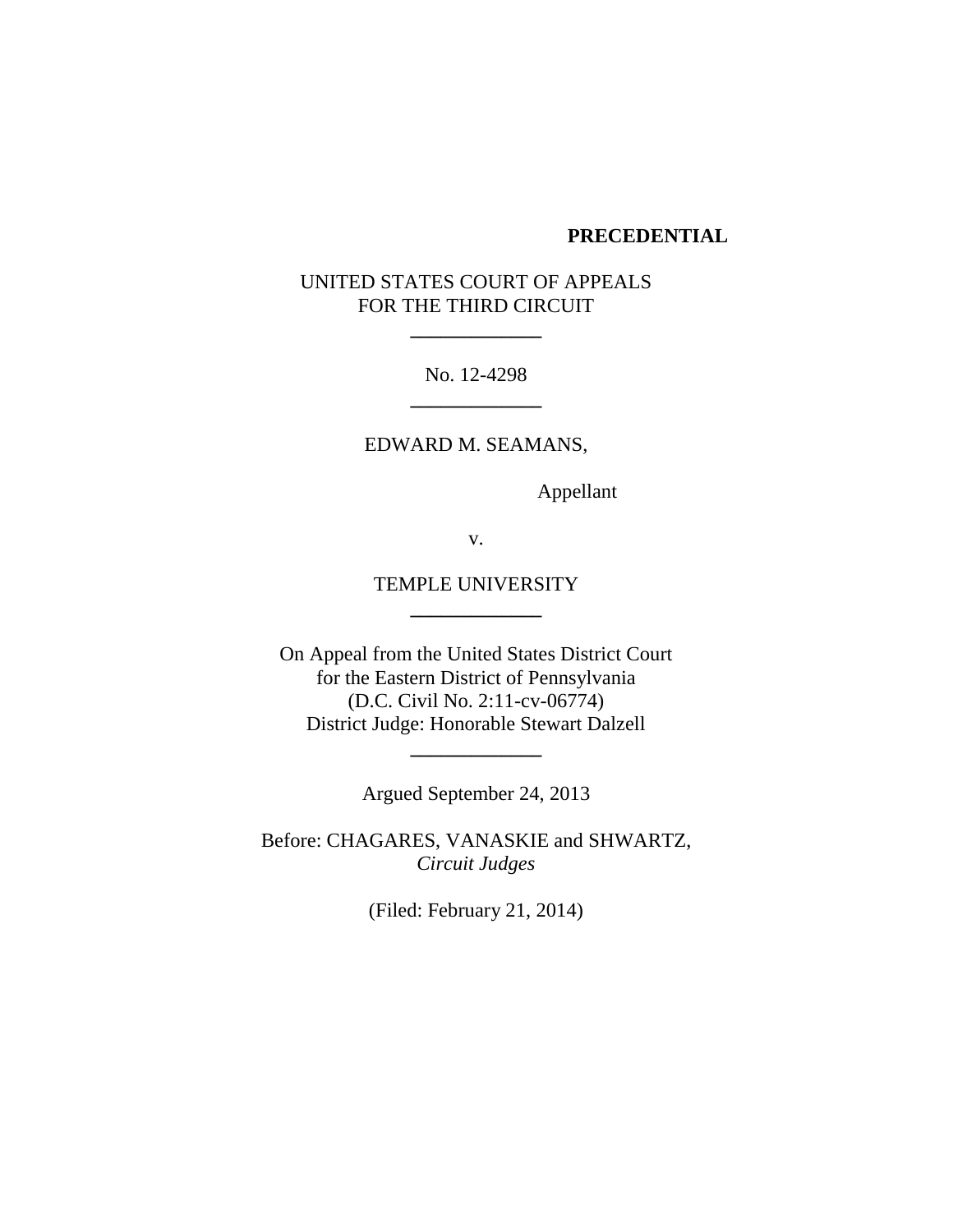Gregory J. Gorski, Esq. [ARGUED] Mark D. Mailman, Esq. John Soumilas, Esq. Francis & Mailman 100 South Broad Street Land Title Building, 19th Floor Philadelphia, PA 19110 *Counsel for Appellant*

Richard J. Perr, Esq. [ARGUED] Fineman, Krekstein & Harris 1735 Market Street Mellon Bank Center, Suite 600 Philadelphia, PA 19103 *Counsel for Appellee*

## OPINION OF THE COURT **\_\_\_\_\_\_\_\_\_\_\_\_\_**

**\_\_\_\_\_\_\_\_\_\_\_\_\_**

VANASKIE, *Circuit Judge*.

In this case we consider for the first time the interplay between the Fair Credit Reporting Act ("FCRA"), 15 U.S.C. §§ 1681–1681x, and the Higher Education Act of 1965 ("HEA"), 20 U.S.C. §§ 1001–1155, with respect to the responsibilities of an institution of higher education that furnishes information on student loan indebtedness to a consumer reporting agency ("CRA"). Edward M. Seamans appeals an order of the United States District Court for the Eastern District of Pennsylvania, which granted summary judgment to defendant Temple University ("Temple") on Seamans's claims for negligent and willful violations of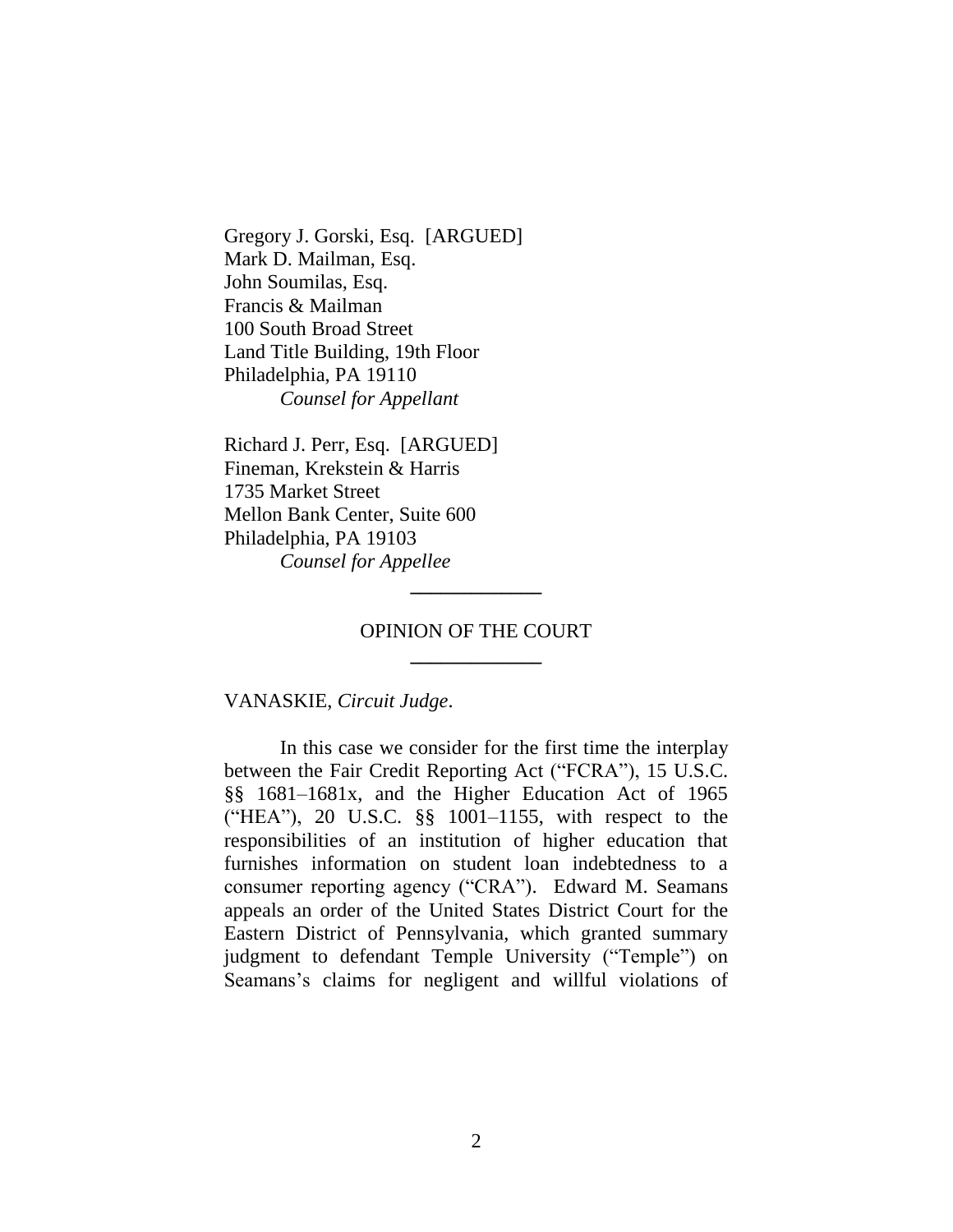FCRA in connection with Temple's reporting of certain information to CRAs concerning Seamans's student loan. For the following reasons, we will vacate and remand.

I.

On January 16, 1989, Seamans received a need-based Federal Perkins Loan (the "Loan") of \$1,180.00 from Temple. The first payment on the Loan was due on January 20, 1992. Upon Seamans's failure to make payment within the fifteen-day grace period, the loan was declared delinquent on February 4, 1992. On August 3, 1992, with the full balance of the Loan still unpaid, Temple notified Seamans that the account had been placed for collection.

In January 2010, Seamans enrolled as a full-time student at Drexel University. In the spring of 2011, Seamans sought financial aid in the form of a Pell Grant, but Drexel refused to provide Seamans with financial assistance until he repaid the balance of the still-outstanding Loan. On April 28, 2011, Seamans repaid the Loan in full.

In May 2011, allegedly for the first time in many years, Seamans noticed a "trade line" on his credit report summarizing data pertaining to the Loan. For reasons unknown, that trade line may or may not have actually appeared on Seamans's credit report at the times it indisputably should have—namely, between February 1992 and April 2011, when the account was in default. Because Seamans's claim is predicated only on Temple's conduct after he disputed the trade line, whether and how Temple reported information about the Loan before Seamans lodged his dispute is irrelevant.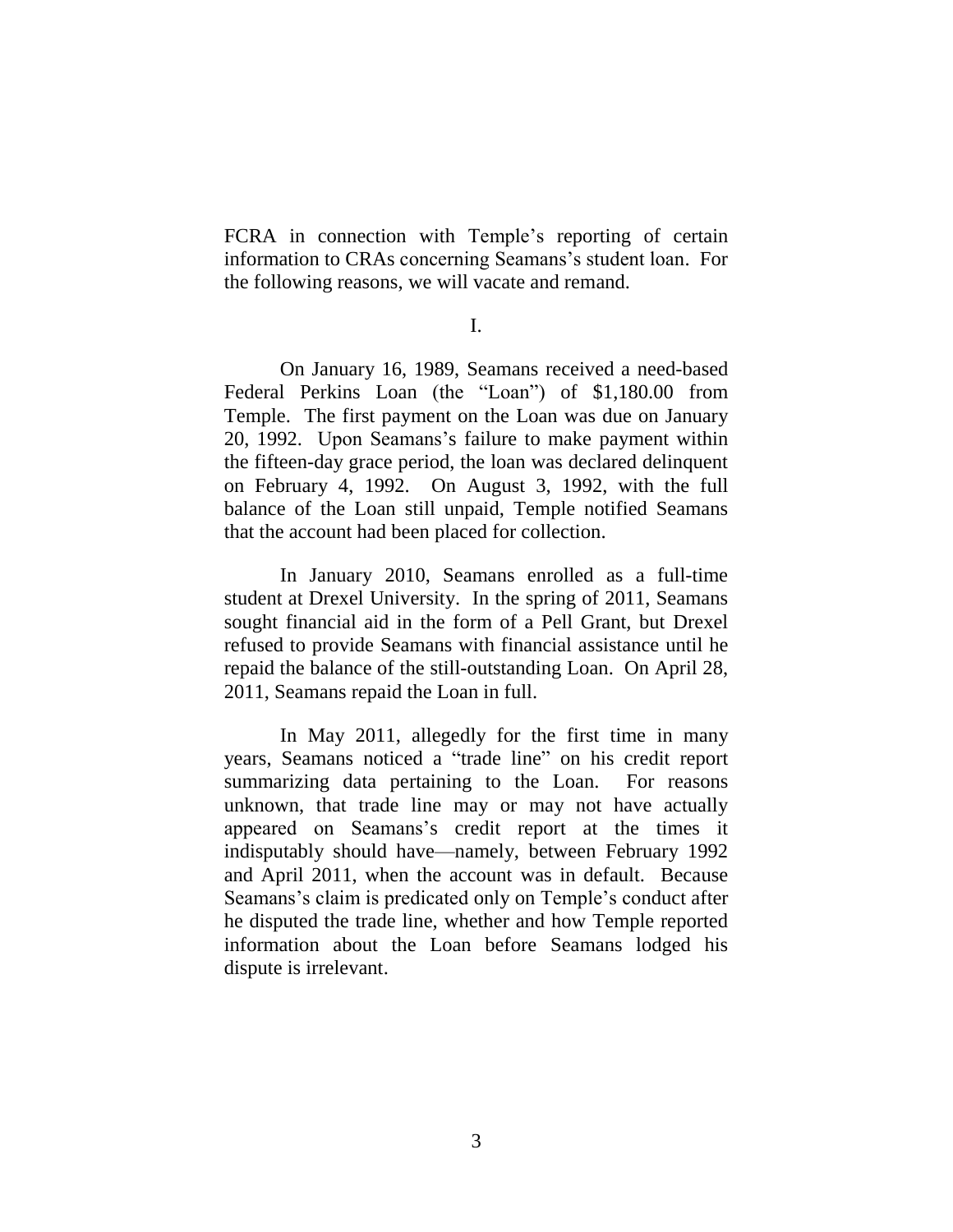What is not in dispute is that in the aftermath of Seamans's repayment of the Loan, Temple reported certain Loan-related data to TransUnion, a CRA. We observe at the outset that much reporting of consumer credit data, including the bulk of the reporting by Temple in this case, takes the form of "codes" rather than text. For the sake of clarity, we refer primarily to the underlying interpretations of the codes, which are undisputed, rather than to the codes themselves. Relevant categories of coded information include (1) the "date of first delinquency," which refers to the initial date upon which the loan had been marked as defaulted; (2) the "payment history," which documents the debtor's month-bymonth payment record; (3) the "account status," which documents a particular status for a given debt, including whether an account is open, closed, paid, or unpaid; and (4) the "compliance condition," which indicates whether the reported information is disputed by the consumer.

In the aftermath of Seamans's payment, Temple had provided the following information to TransUnion:

> (a) [Seamans] had been over 180 days late for at least twenty-four (24) months prior to the time the Perkins [L]oan was paid in full;

> (b) the Account Status was report[ed] as 'Current; Paid or Paying as Agreed;'

> (c) the Balance was report[ed] as  $^{\circ}$ \$0;'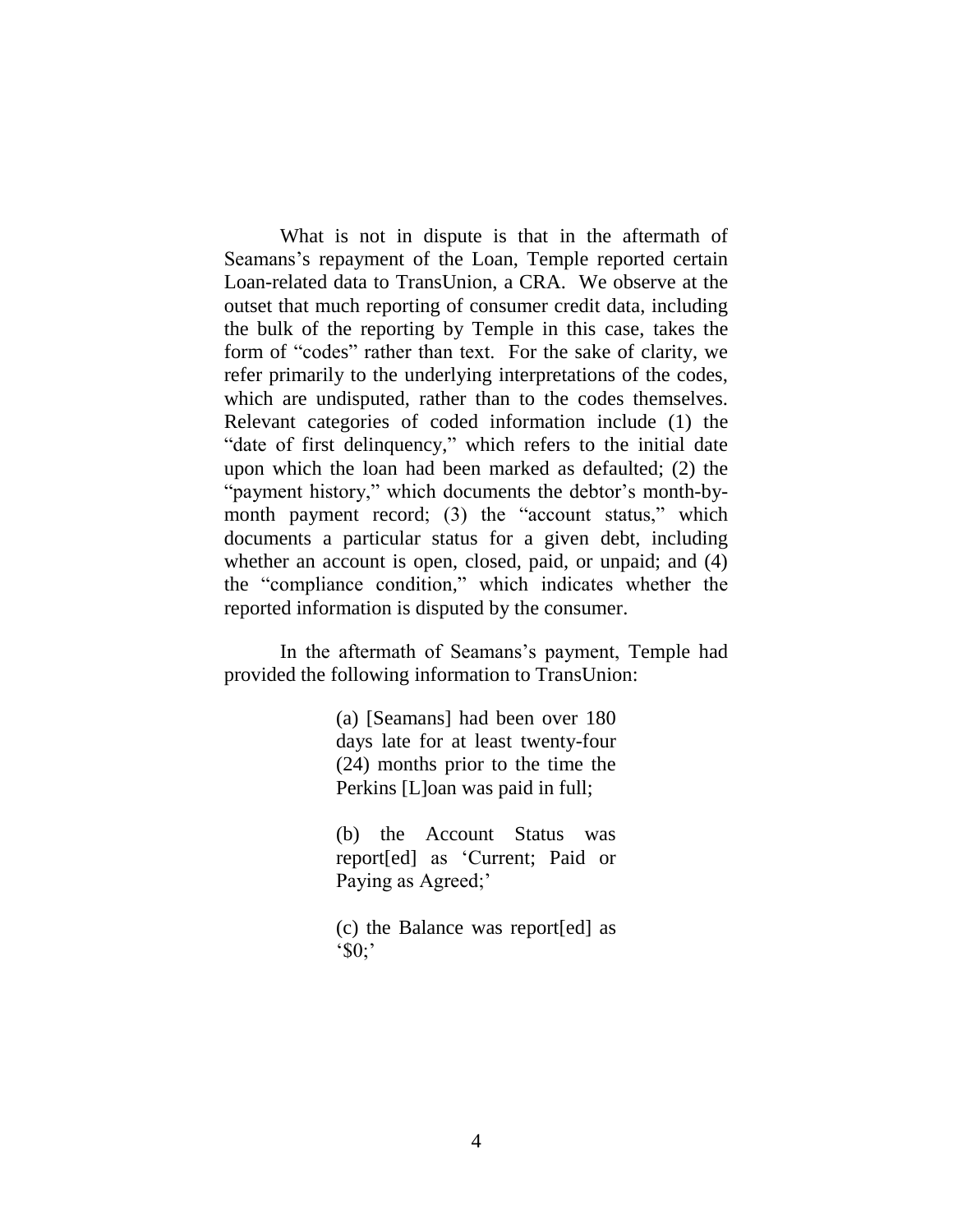(d) the High Balance was report[ed] as '\$1180;'

(e) the Terms was report[ed] as '120 Monthly \$30;'

(f) the Date Open was report[ed] as '10/1991;' and

(g) the Date Closed was report[ed] as  $04/2011$ .

App. 64–65. Temple did not report the date of first delinquency for the Loan (*i.e.*, February 4, 1992), and also did not report that the account had ever been placed for collection.

On May 17 and May 20, 2011, Seamans formally disputed portions of that information by contacting TransUnion. Seamans's May 17 dispute, which he submitted online, stated:

> Loan defaulted 1992. Temple didn't report in a decade+, and charged off long ago. I paid Temple on 4/30, they retroactively reported years of 120d late payments, but it had been co'd. Nothing from Temple was on my report until I fully paid to close account. Why does report show two years of late payments?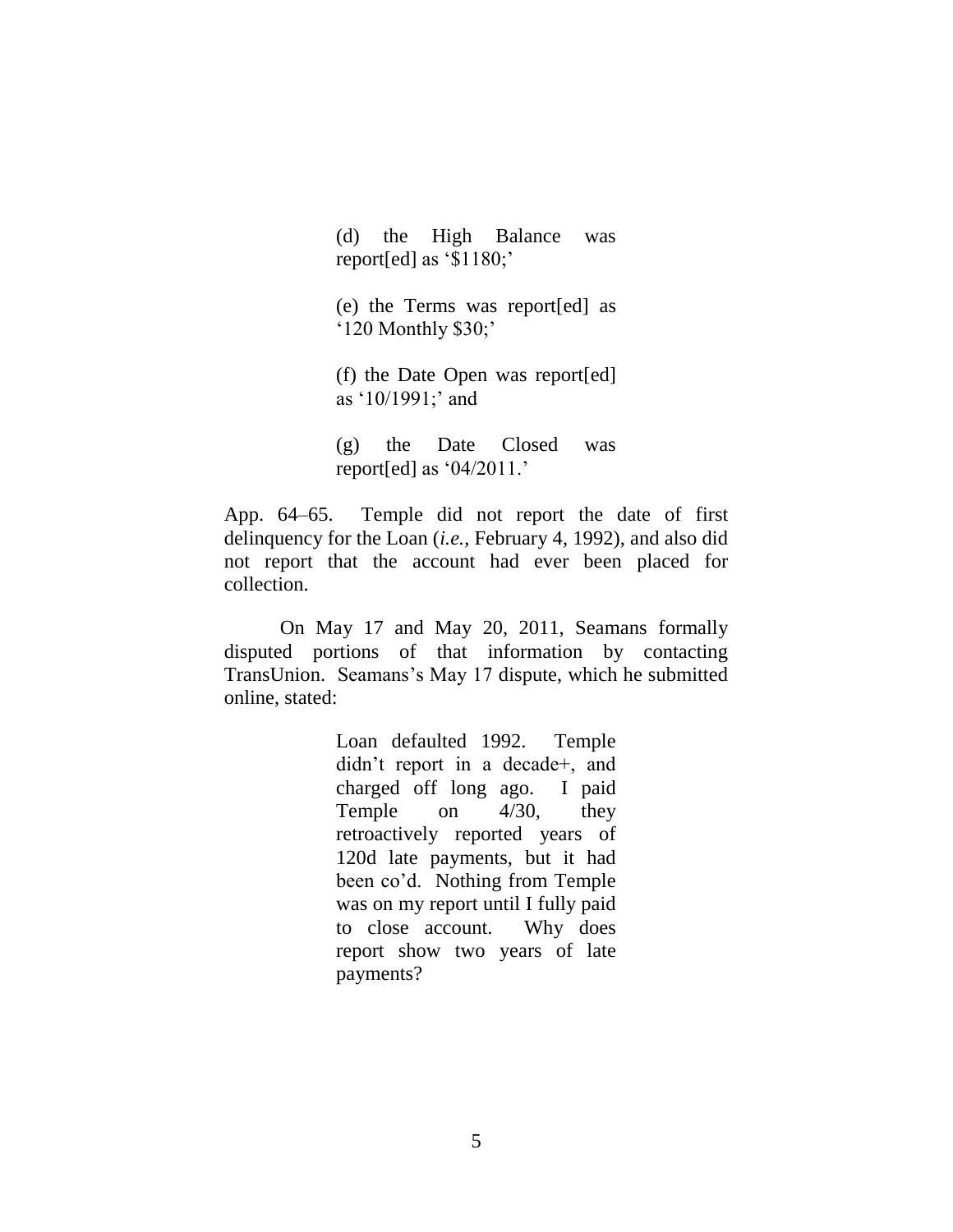App. 207. Seamans's May 20 dispute was made by telephone. TransUnion in turn notified Temple of the May 17 and May 20 disputes and asked it to verify, among other things, the "payment history profile" and "account status" of the Loan.

In response, Temple, through its loan servicer, ACS Education Services, Inc. ("ACS"), conducted an investigation. ACS had contracted with Temple to respond to consumer disputes on Temple's behalf in exchange for \$2 per dispute "received and processed" by ACS. The procedure followed by ACS in these investigations was essentially to verify that the reported data was in fact consistent with Temple's internal documentation pertaining to the Loan.<sup>1</sup>

On May 23, 2011, Temple resubmitted the information to TransUnion virtually unchanged. Again, Temple did not indicate when the Loan first became delinquent or that it had ever been placed for collection. Nor did Temple report by way of a "compliance condition" code that Seamans now disputed the trade line.

On August 1, 2011, Seamans contacted Temple, TransUnion, and another CRA, Equifax, again to dispute the

 $\overline{a}$ 

 $<sup>1</sup>$  ACS is not a defendant in this case. Both parties</sup> appear to impute the actions, procedures, and policies of ACS to Temple throughout their briefing, and so far as we can tell, Temple does not legally attempt to distance itself from ACS in any respect. Consequently, we at times refer to "Temple's reporting" even in places where ACS acted as Temple's agent with regard to the relevant filings and communications.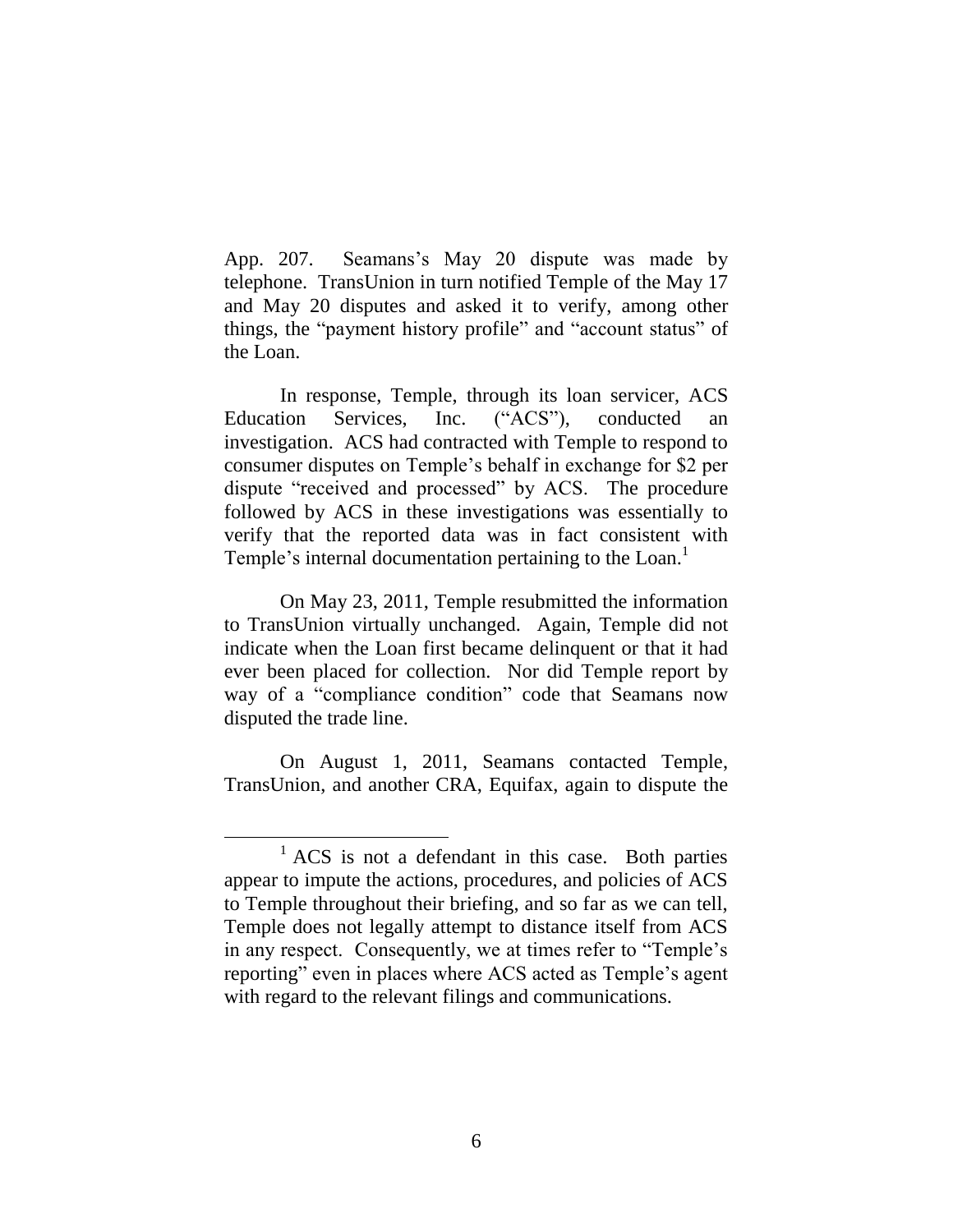continued appearance of Temple's trade line on his credit report. Seamans's letter to TransUnion stated:

> In 1989 I received a Perkins Loan while attending Temple University. I defaulted on the loan and the loan went to collection. No activity occurred on the account for some time, and the account eventually came off my credit reports for all three of the reporting agencies. I recently began attending school again at Drexel University, and in order to qualify for financial aid, I had to settle the Perkins loan default. I walked into Temple's billing department and paid \$2009 dollars [sic] on the spot, receiving a letter on Temple University letterhead that the debt was settled. Temple went on to *retroactively* report two years worth of 120-day late payments to the credit reporting agencies. It is important to note that there was no reporting on this account to the credit bureaus for many years, and then suddenly *after* the debt was paid, Temple reported two years worth of late payments all at once.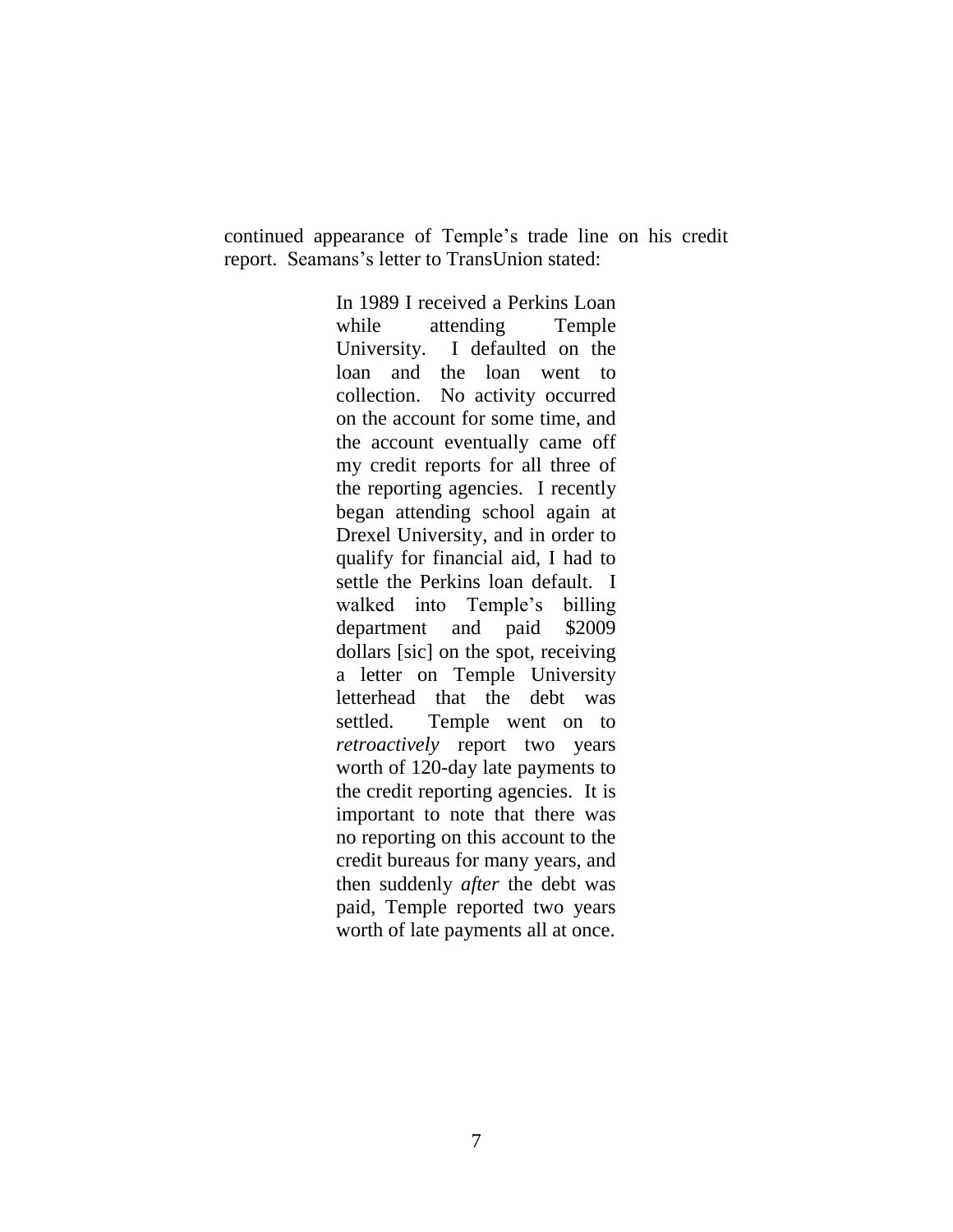I previously disputed this online, and received a letter stating that the creditor has reviewed the account and wishes to make no further adjustment to my credit record.

To put it plainly, I want the Temple University account removed from my credit report. The account is closed, and well beyond the time limit imposed for the reporting of derogatory credit information. Therefore, it should not appear on my credit reports now. I have been a good consumer for years now, and the Temple reporting instantly negatively impacted my Trans Union score by approximately 80 points.

App. 258. Temple was notified of the August 1 dispute and received copies of the letters written by Seamans to TransUnion and Equifax. After a second investigation, Temple modified certain elements of its report on the Loan but still did not report the Loan's history in collections, a date of first delinquency, or the fact that Seamans was disputing the accuracy of the reported information.

Seamans points to evidence that Temple's nonreporting with respect to certain information about the Loan was not unique. For example, an ACS employee testified at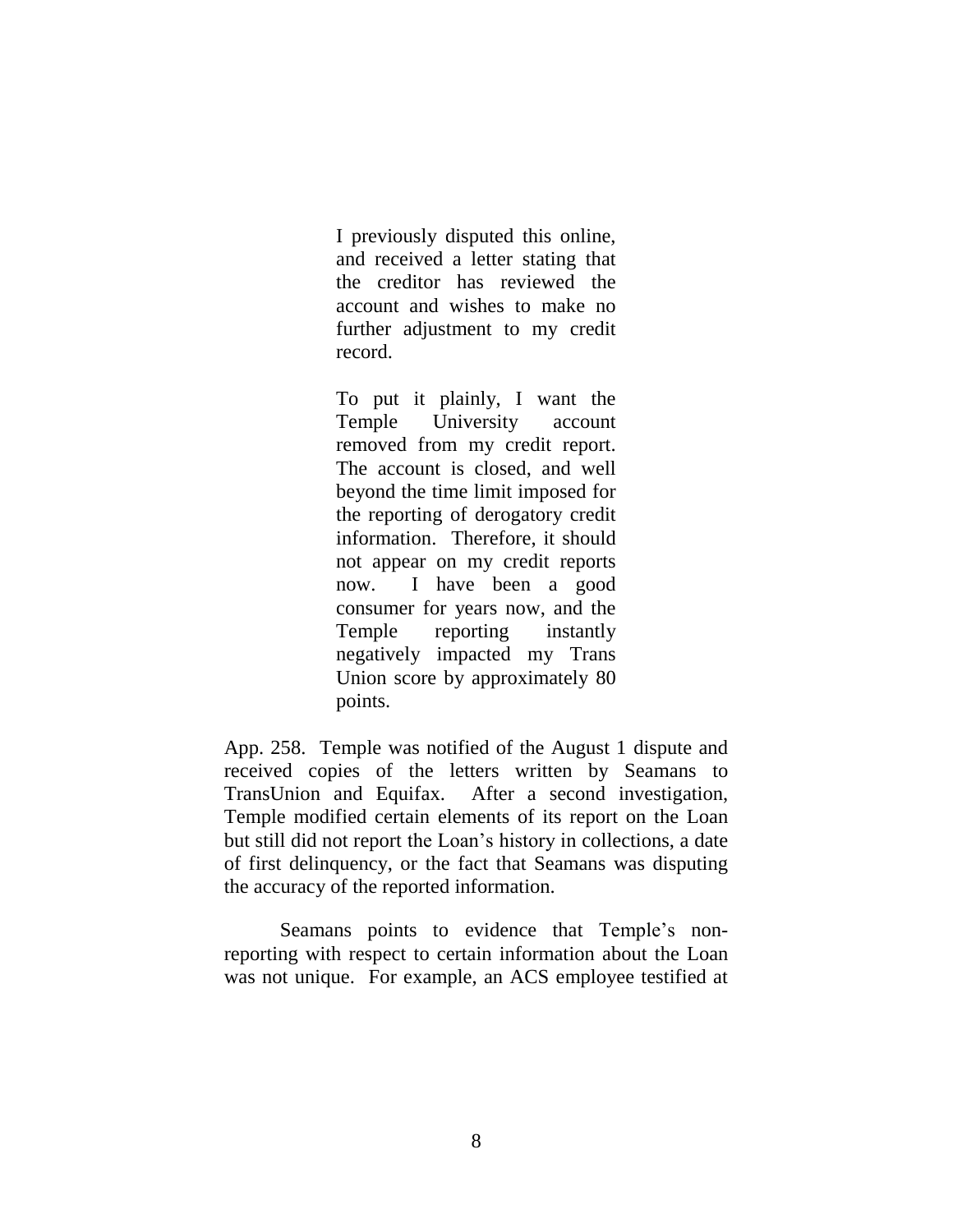deposition that at least until late 2011, ACS's policy was that its employees would *never* flag an account as disputed, regardless of the nature of the consumer's challenge:

> Q Let's go to the document ACS-2 again. Within ACS-2 can you point me to any particular portion of it which relates to reporting an account as disputed by the consumer in the compliance condition code portion of the Metro 2 code?

A No, there is not.

Q And is the reason for that because up until . . . November of 2011, ACS did not report accounts as disputed to credit reporting agencies whether affirmatively or after a dispute had been received?

A Correct.

App. 485–86. The same employee explained that ACS never included dates of first delinquency in its reports even after disputes were lodged. App. 482–83. A different customer service representative from ACS testified at deposition that she spent an average of 15 minutes on any given dispute and that ACS provided no written guidelines or formal training from managers for her. App. 350–53.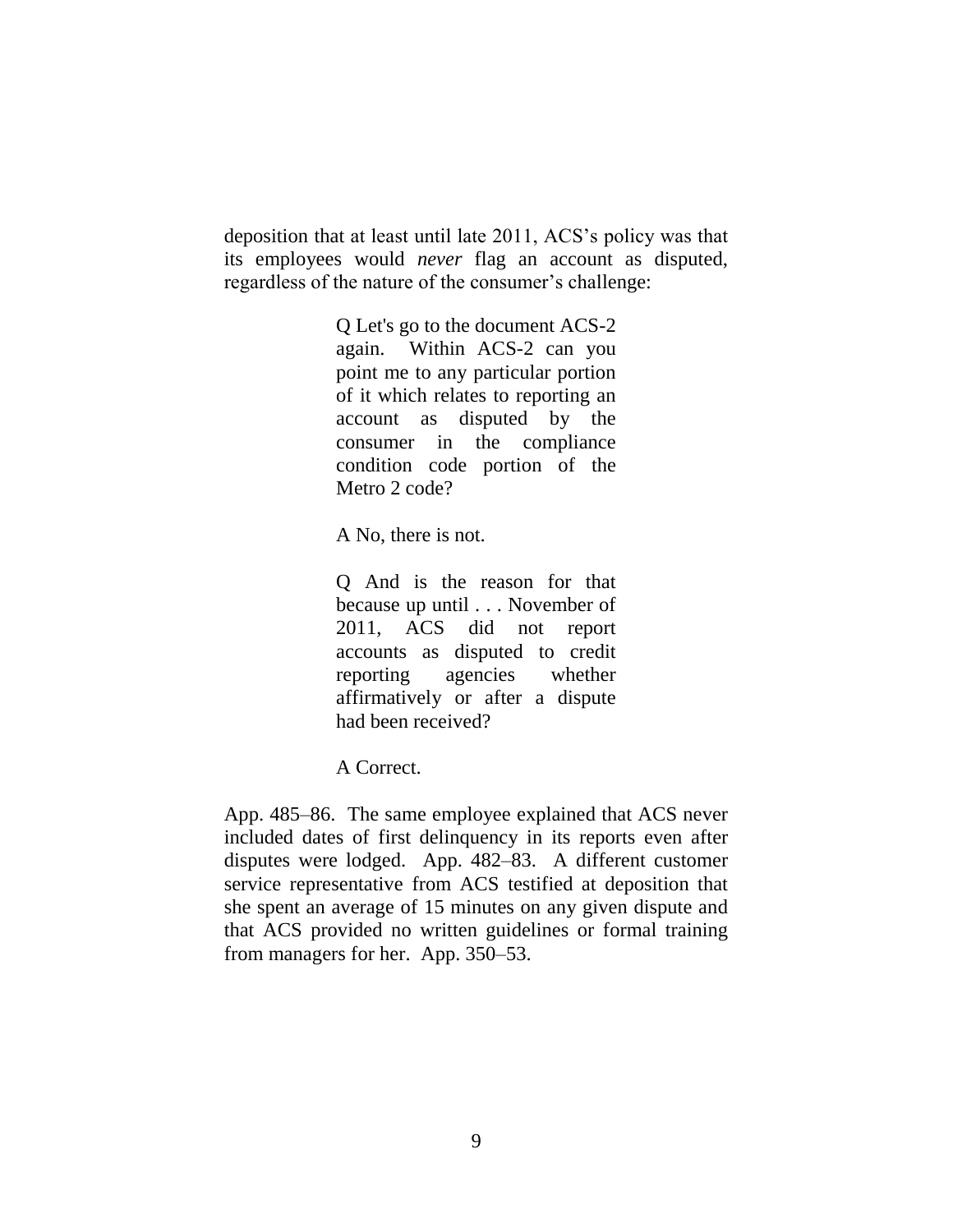On October 28, 2011, Seamans filed a complaint against Temple in the United States District Court for the Eastern District of Pennsylvania, alleging that Temple negligently or willfully violated FCRA with respect to its reporting of the Loan. On May 21, 2012, Temple moved for summary judgment, arguing in essence that HEA exempted it from compliance with FCRA because the credit instrument at issue was a Perkins Loan. On October 25, 2012, the District Court granted the motion in full and entered judgment on the following day in favor of Temple. Seamans appeals from that judgment.

#### II.

## A.

The District Court had jurisdiction pursuant to 28 U.S.C. § 1331 and 15 U.S.C. § 1681p. We have jurisdiction under 28 U.S.C. § 1291.

Our review of a District Court's grant of summary judgment is plenary. *Official Comm. of Unsecured Creditors of Allegheny Health, Educ. & Research Found. v. PricewaterhouseCoopers, LLP*, 607 F.3d 346, 351 (3d Cir. 2010). A moving party is entitled to summary judgment only if "there is no genuine dispute as to any material fact and the movant is entitled to judgment as a matter of law." Fed. R. Civ. P. 56(a). A material fact is "[a] fact[] that might affect the outcome of the suit under the governing law." *Anderson v. Liberty Lobby, Inc.*, 477 U.S. 242, 248 (1986). For an issue to be genuine, "all that is required is that sufficient evidence supporting the claimed factual dispute be shown to require a jury or judge to resolve the parties' differing versions of the truth at trial." *Id.* at 249 (quotation marks omitted). All facts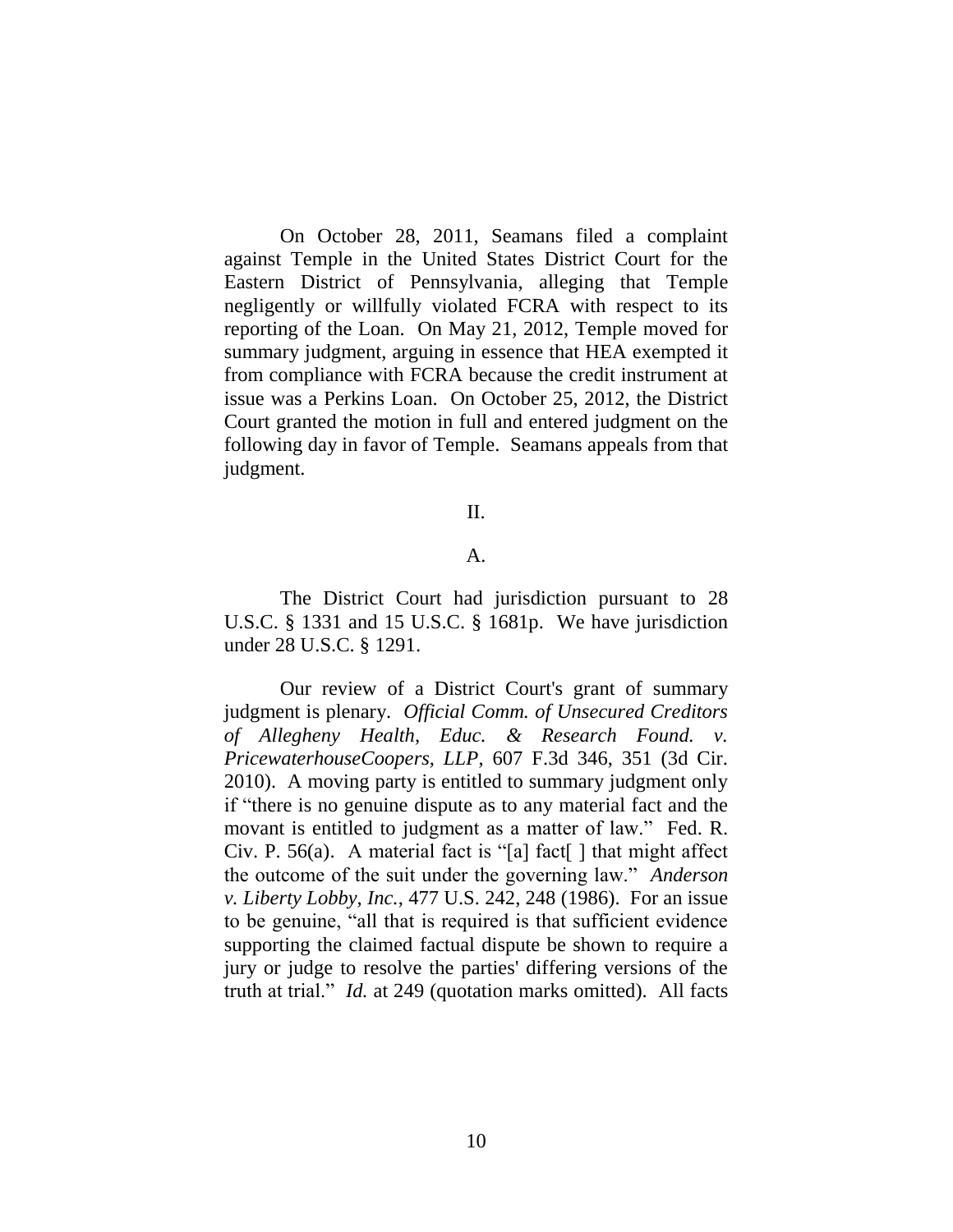are viewed in the light most favorable to the nonmoving party, who is "entitled to every reasonable inference that can be drawn from the record." *Merkle v. Upper Dublin Sch. Dist.*, 211 F.3d 782, 788 (3d Cir. 2000). Questions of statutory interpretation are also subject to *de novo* review. *Fraser v. Nationwide Mut. Ins. Co.*, 352 F.3d 107, 113 (3d Cir. 2003).

#### B.

Seamans brings this action under 15 U.S.C. §§ 1681n and 1681o, which permit private suits for damages against parties who willfully or negligently fail to comply with certain duties to consumers under FCRA. Specifically, Seamans contends that Temple's investigation of his claims was unreasonable, and that even after he had lodged a detailed written dispute with TransUnion, Temple continued to omit the Loan's history in collections, its date of first delinquency, and even the fact of his dispute itself. He claims that these violations caused him to suffer actual damages in the form of "lost credit opportunities, harm to credit reputation and credit score, and emotional distress." He also seeks punitive damages under 15 U.S.C. § 1681n for the violations that he contends were willful.

Resolution of this appeal requires us to consider several discrete issues. In Part III of this Opinion we address the extent of Temple's duties under FCRA as a furnisher of credit information, and whether HEA materially impacts those duties. In Part IV-A, we decide whether Seamans has raised a genuine issue of material fact as to the completeness and accuracy of Temple's post-dispute filings and the reasonableness of Temple's post-dispute investigative and corrective procedures. Next, in Part IV-B, we consider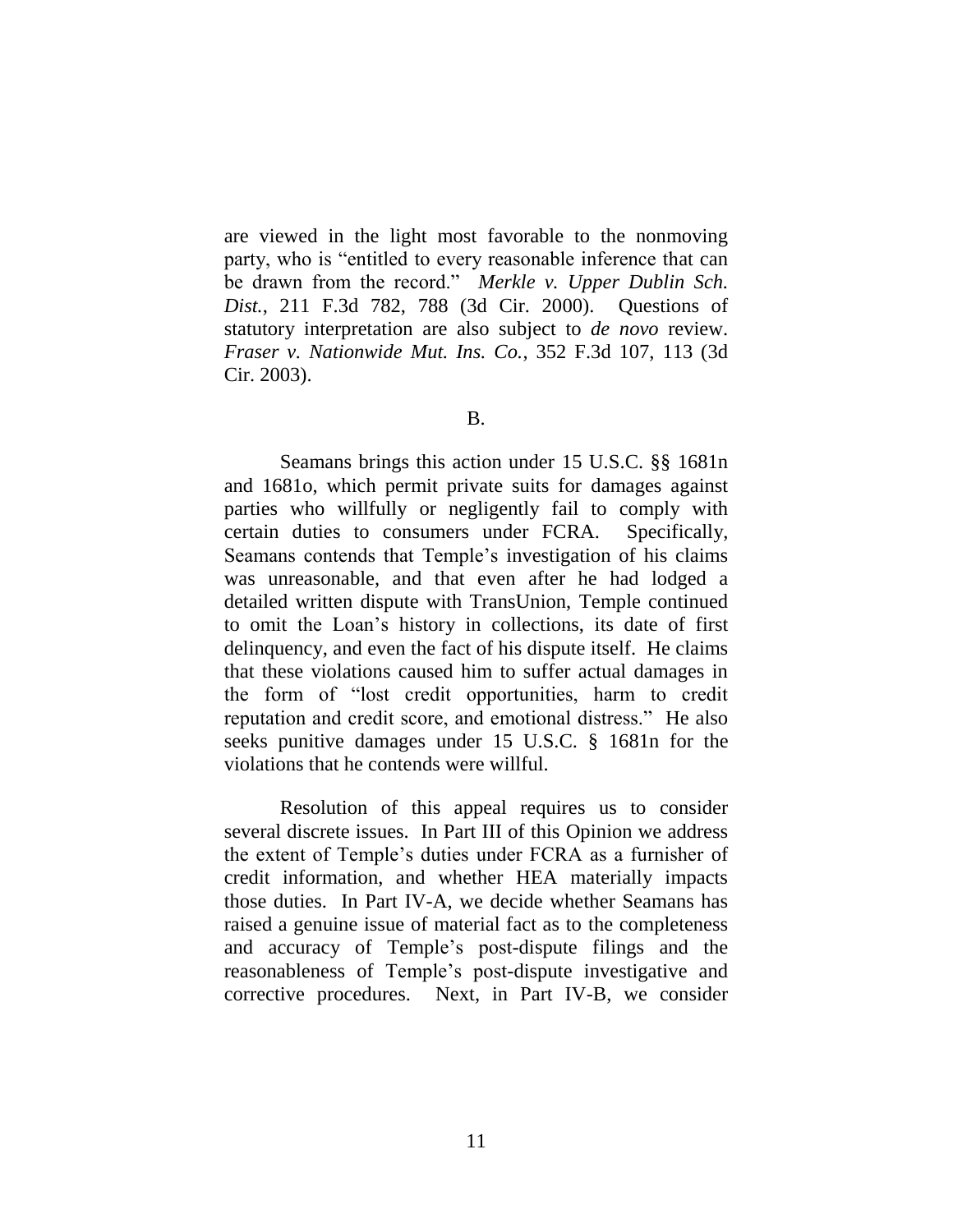Temple's claim that FCRA does not permit private citizens such as Seamans to sue for damages caused by a furnisher's failure to mark an account as disputed. Finally, in Part IV-C, we address whether Seamans has stated a claim under § 1681n for willful FCRA violations that, if proved, would allow him to recover punitive damages.

#### III.

#### A.

FCRA, enacted in 1970, created a regulatory framework governing consumer credit reporting. That framework "was crafted to protect consumers from the transmission of inaccurate information about them, and to establish credit reporting practices that utilize accurate, relevant, and current information in a confidential and responsible manner." *Cortez v. Trans Union, LLC*, 617 F.3d 688, 706 (3d Cir. 2010) (quotation marks omitted). Under FCRA, CRAs collect consumer credit data from "furnishers," such as banks and other lenders, and organize that material into individualized credit reports, which are used by commercial entities to assess a particular consumer's creditworthiness.

FCRA imposes a variety of obligations on both furnishers and CRAs. For instance, to protect consumers from having their credit forever impaired by aging debts, CRAs are precluded from reporting accounts which have been "placed for collection" or "charged to profit and loss" more than seven years prior to the report. 15 U.S.C. § 1681c(a)(4). Other "adverse item[s] of information," aside from criminal convictions, also may be reported only for seven years after the adverse event. *Id.* § 1681c(a)(5). When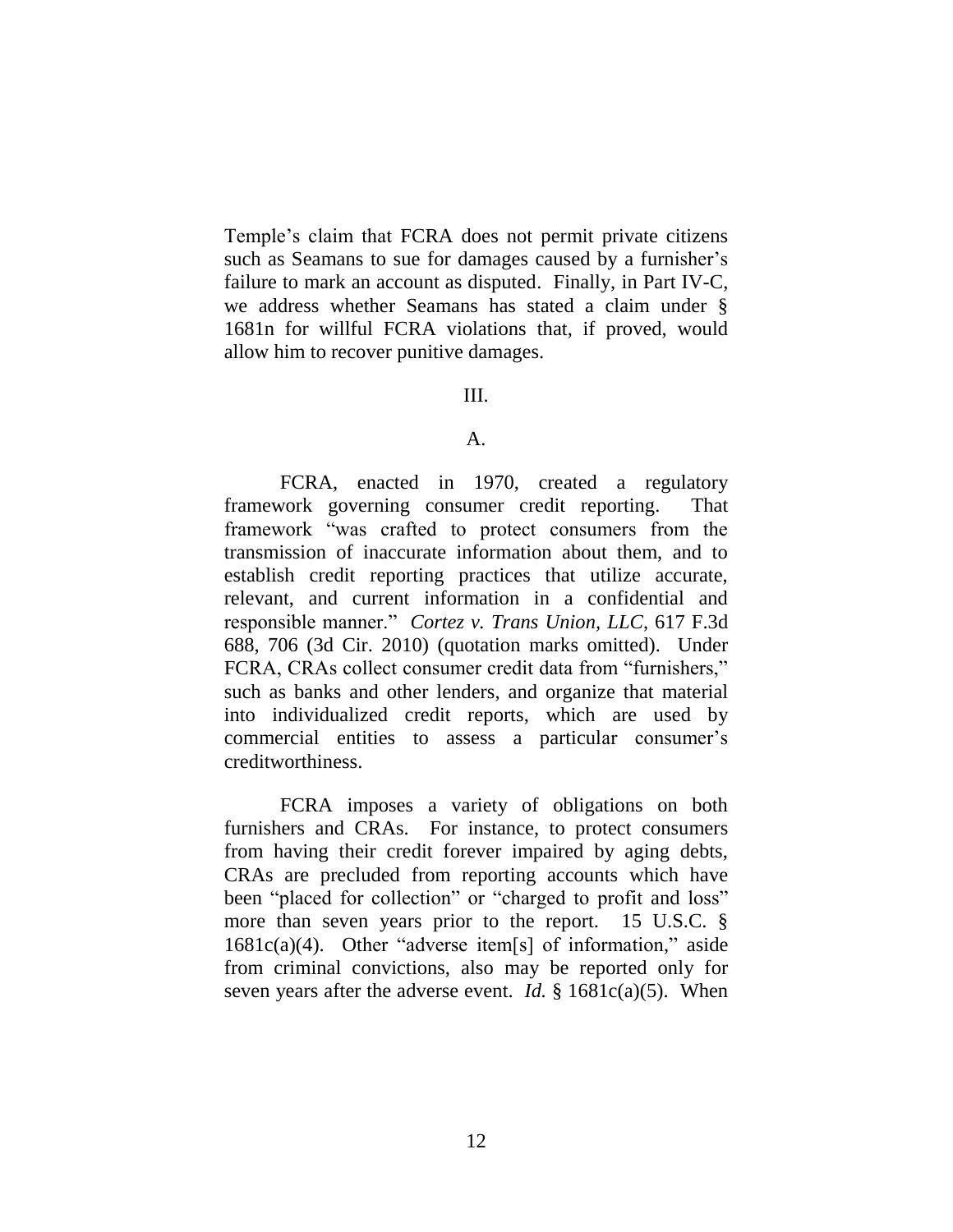the seven-year threshold for these items is reached, CRAs may no longer lawfully report that data: in industry parlance, it has "aged off" the consumer's credit report.

When a furnisher provides information to a CRA regarding an account placed for collection or charged to profit or loss, the furnisher then has 90 days in which to notify the CRA of the account's "date of delinquency," which is defined as "the month and year of the commencement of the delinquency on the account that immediately preceded the action." *Id.*  $\frac{8}{3}$  1681s-2(a)(5)(A). The date of delinquency enables the CRA to calculate the seven-year window for "aging-off" purposes—without it, the CRA would be unable to determine when the account had been placed for collection, rendering the "aging-off" date impossible to calculate. $2^2$ 

Temple concedes that under these provisions, if a noneducation loan had been first marked delinquent in early 1992 and placed for collection later that year, a furnisher would be obligated to report those facts under 15 U.S.C. § 1681s- $2(a)(5)(A)$ . Consistent with the terms of 15 U.S.C. §  $1681c(a)(4)$ , the trade line would have "aged off" the consumer's credit report at some point in 1999.

### B.

HEA, enacted in 1965 and amended repeatedly thereafter, contains a provision that instructs CRAs to

l

<sup>&</sup>lt;sup>2</sup> We use the term "seven-year window" somewhat loosely. For purposes of accounts placed for collection or charged to profit and loss, the seven-year period technically begins 180 days after the date of first delinquency. 15 U.S.C.  $§ 1681c(c)(1).$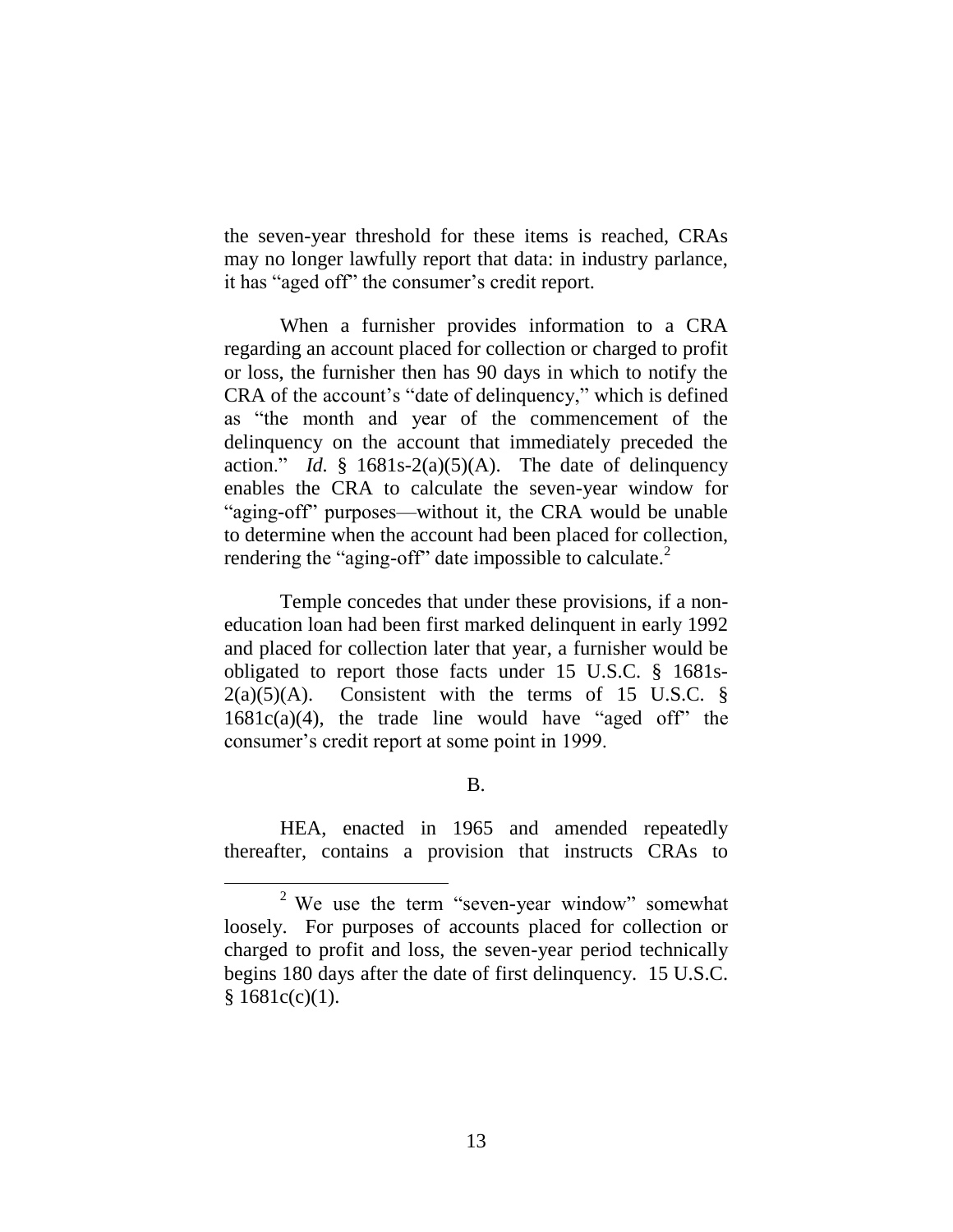disregard FCRA's "aging-off" provisions when reporting data on certain federally backed education loans. *See* 20 U.S.C. §  $1087cc(c)(3)$ . This section provides as follows:

> Notwithstanding paragraphs (4) and (5) of subsection (a) of section 1681c of Title 15, a consumer reporting agency may make a report containing information received from . . . an institution regarding the status of a borrower's account on a loan made under this part until the loan is paid in full.

*Id.* The upshot of this provision is that a defaulted Perkins Loan, if left unpaid, can remain on a person's credit report indefinitely—it does not "age off" a person's credit report after seven years by operation of  $law$ .<sup>3</sup> The bill's legislative history explains the underlying rationale of that provision:

> These changes represent a simplification effort and provide consistency between the statute of limitations for collecting loans and the period for reporting negative credit information. The

l

 $3$  The text of the provision is permissive, providing that CRAs "*may* make a report . . . until the loan is paid in full." 20 U.S.C. § 1087cc(c)(3) (emphasis added). We express no opinion as to whether HEA affirmatively obligates CRAs to make such reports until qualifying loans are fully repaid.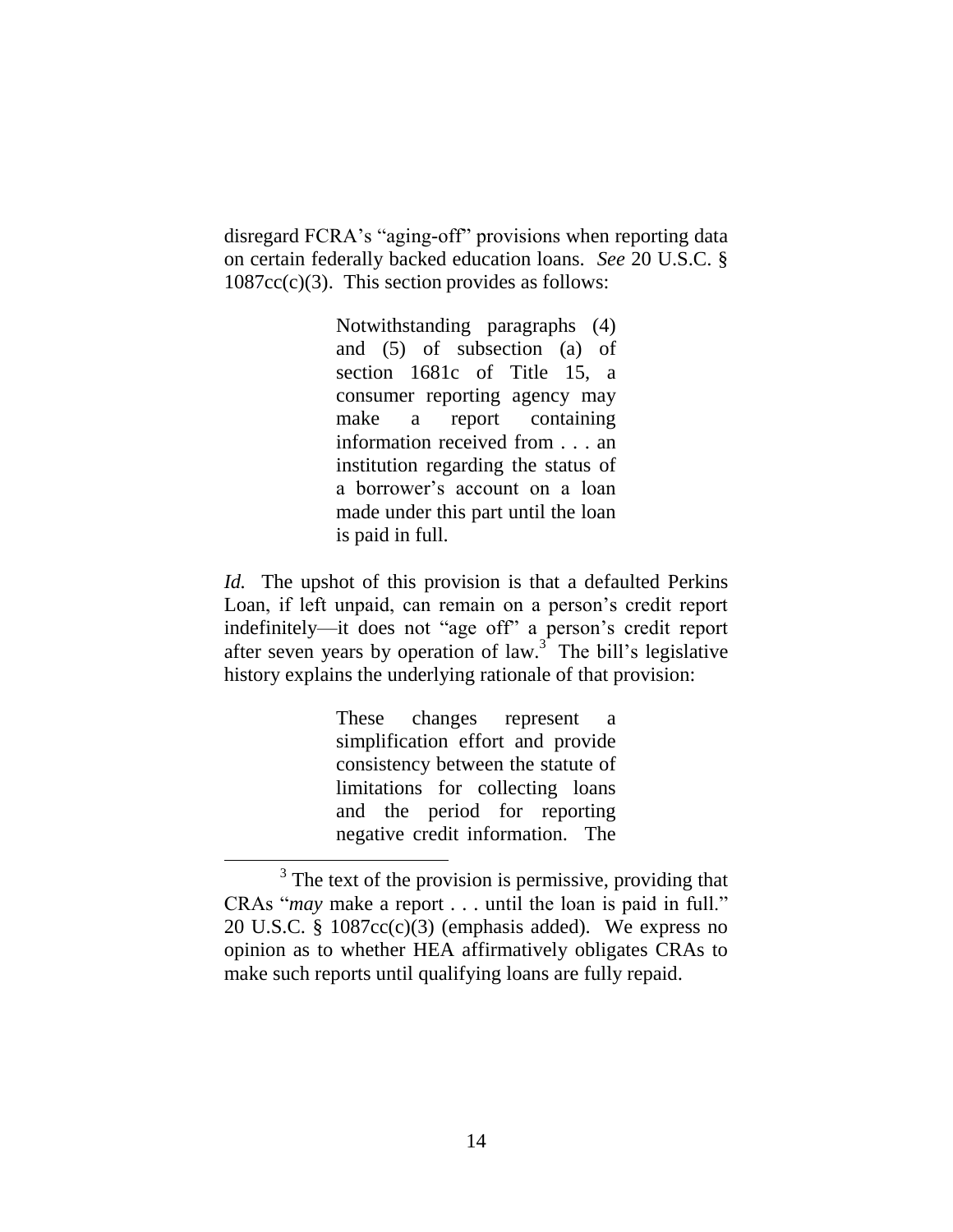committee believes that reporting of defaulted loans to credit bureaus is an effective tool and should be available to institutions and the Secretary of Education for the entire period that loan collection is allowed.

S. Rep. No. 105-181, at 58 (1998).<sup>4</sup>

l

C.

We now consider whether the reporting obligations of Temple, a furnisher of consumer credit data under FCRA, are affected by 20 U.S.C.  $\S$  1087cc(c)(3). When, as here, the question is one of statutory construction, the appropriate starting place is with the statutory text. "When the words of a statute are unambiguous, then, this first canon [of statutory construction] is also the last: judicial inquiry is complete."

<sup>&</sup>lt;sup>4</sup> The HEA provision at issue sits within a much lengthier section of the statute that establishes detailed furnishing and reporting requirements when an institutional furnisher enters into a formal "cooperative agreement" with a CRA. *See generally* 20 U.S.C. § 1087cc(c). The record before us contains no evidence of such an agreement. Because 20 U.S.C. § 1087 $cc(c)(3)$  appears to be freestanding in the sense that its applicability does not depend on the presence of a formal "cooperative agreement," we address the ramifications of that subsection only and express no opinion on the effect of other portions of 20 U.S.C. § 1087cc(c) on a furnisher's reporting duties under FCRA.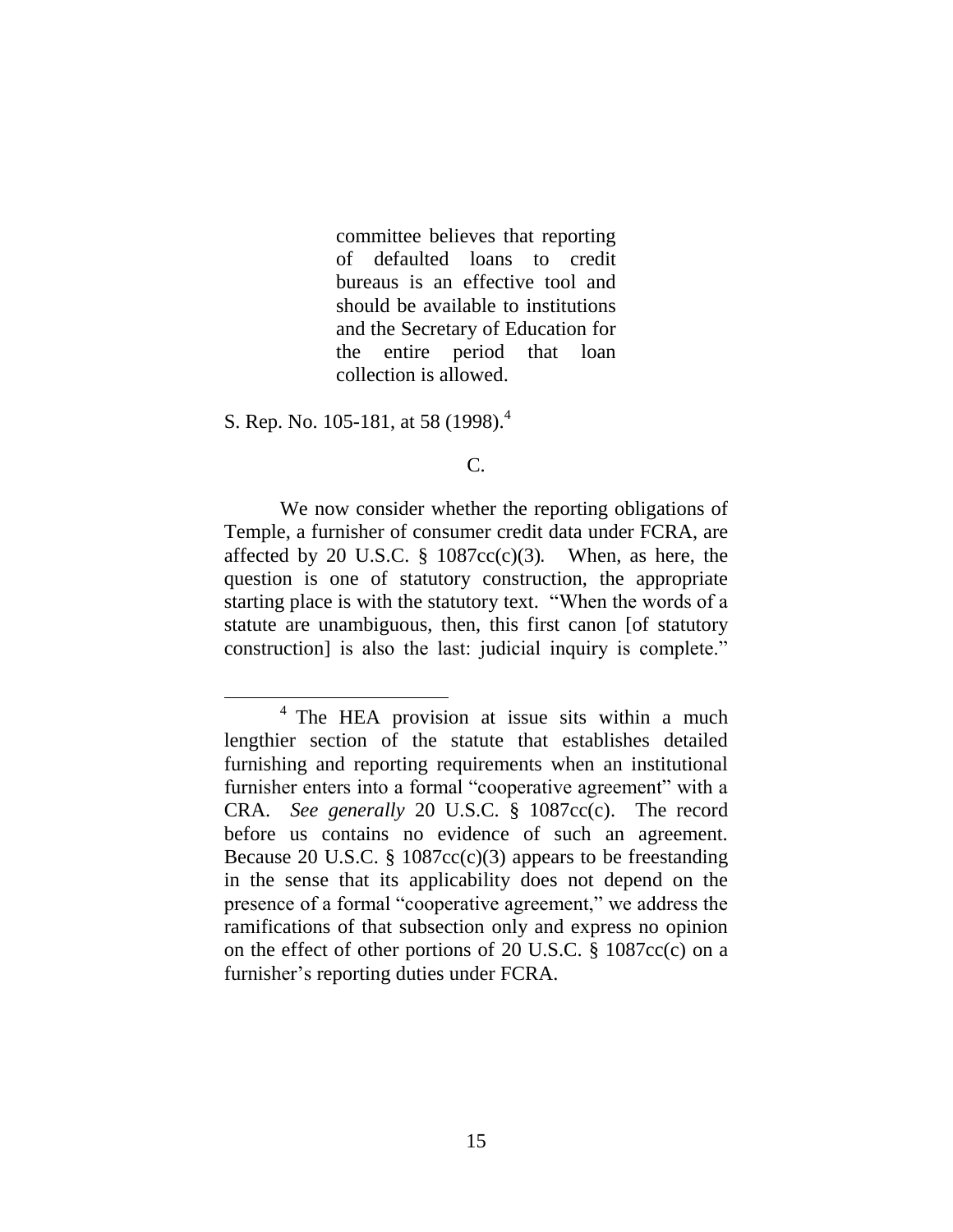*Conn. Nat'l Bank v. Germain*, 503 U.S. 249, 254 (1992) (quotation marks omitted).

The text of HEA is unambiguous in a crucial respect namely, it refers only to CRAs:

> Notwithstanding paragraphs (4) and (5) of subsection (a) of section 1681c of Title 15, a *consumer reporting agency* may make a report containing information received from . . . an institution [of higher education] regarding the status of a borrower's account on a loan made under this part until the loan is paid in full.

20 U.S.C. § 1087cc(c)(3) (emphasis added). The text does not mention furnishers of consumer credit data.

Temple's primary argument is that despite the absence of a specific reference to furnishers, HEA nonetheless functionally compels educational institutions to omit the date of first delinquency and collection history when reporting Perkins Loans to CRAs. This is based on Temple's worry that if it had continuously reported the Loan's full history, including the items at issue such as collection history and date of delinquency, the CRAs may have failed to notice that the Loan was an HEA-qualifying education loan and instead may have treated the Loan as a standard-order defaulted debt. Under that scenario, according to Temple, the CRAs may have mistakenly allowed the Loan to "age off" Seamans's credit report in 1999. Temple rationalizes that by simply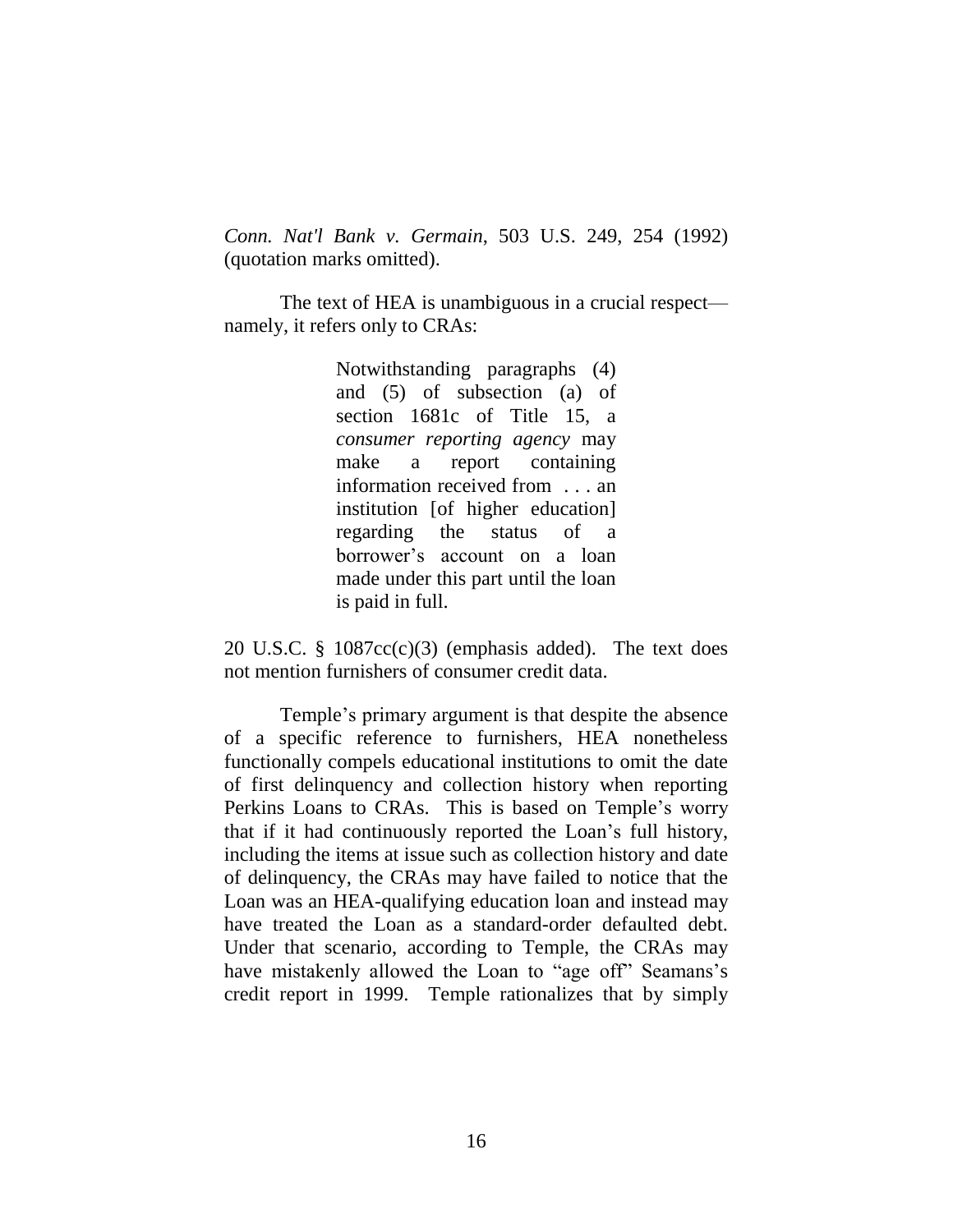omitting from its report all facts that could trigger the "aging off" provisions, Temple was helping the CRAs comply with 20 U.S.C. § 1087cc(c)(3) and, in practice, furthering the congressional intent to prevent unpaid student loans from "aging off" credit reports.

As an initial matter, we find it difficult to credit the implicit suggestion that Temple had no avenue, whether through the intricate coding system described above or in some other way, by which to signal affirmatively to the CRAs that a given loan is an HEA-qualifying education loan. In other words, surely Temple could have allayed its own concerns about the CRAs' possible mischaracterization of the Loan by providing them with *more* information rather than *less*.

Nevertheless, whether this is the case or not, the question of whether a particular loan should or should not "age off" a credit report must be answered by the CRAs, and not by furnishers such as Temple. If CRA procedures had allowed the Loan's trade line to expire in 1999, in possible contravention of 20 U.S.C.  $\S$  1087cc(c)(3), that would be the CRAs' statutory concern, not an excuse for Temple to report loan information in an incomplete or inaccurate manner. As stated recently by the Supreme Court, "even the most formidable argument concerning the statute's purposes could not overcome the clarity we find in the statute's text." *Kloeckner v. Solis*, 133 S. Ct. 596, 607 n.4 (2012). The strange compliance-by-omission described by Temple is not present in the statutory text at issue and we decline to read such a procedure into it.

Temple also notes its belief that any loan fully repaid according to its original schedule will remain on a person's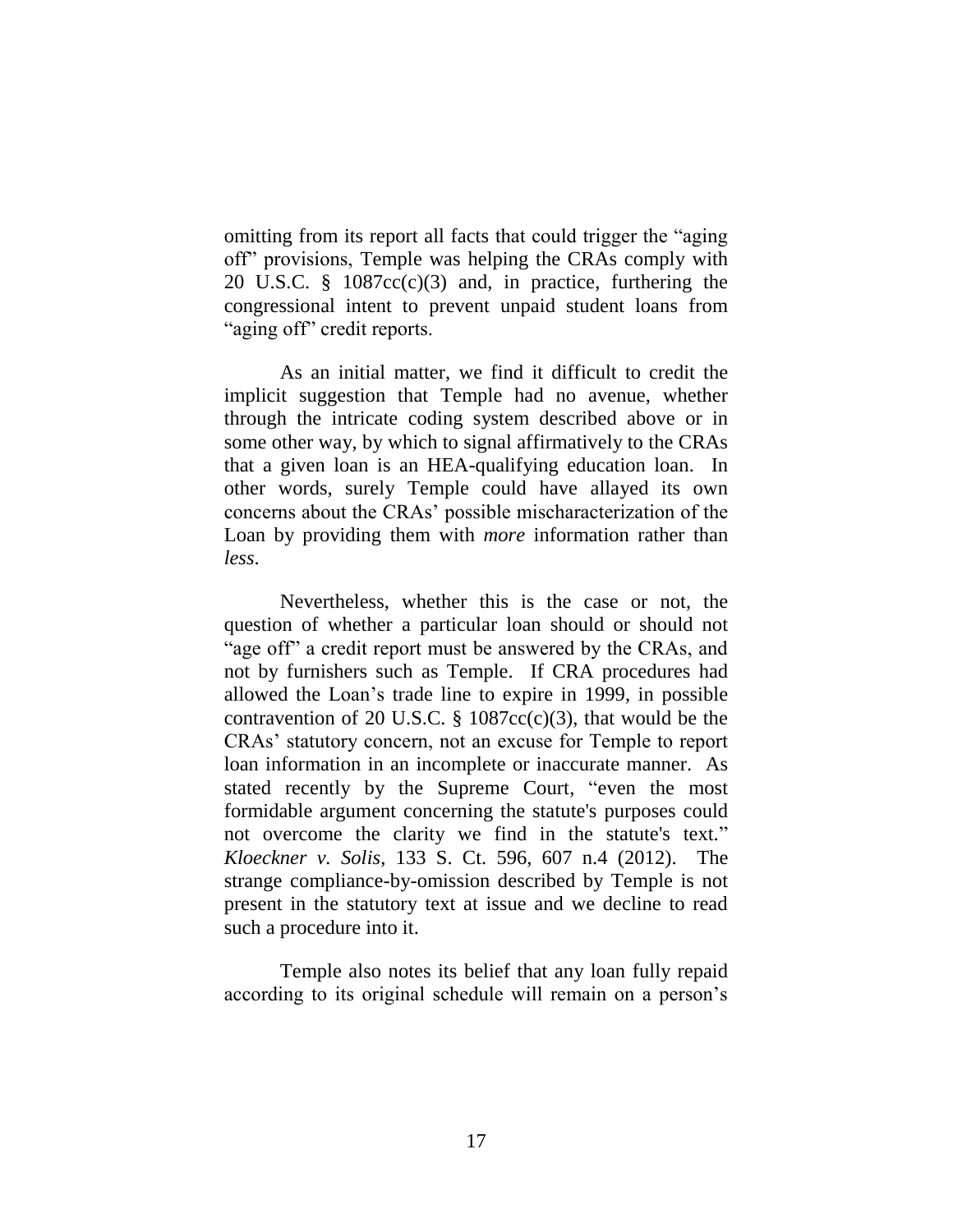credit report for 10 years after final payment.<sup>5</sup> Thus a "good borrower" could take out an education loan and fully pay the loan on schedule in 4 years, but would then carry the trade line on her credit report for 10 years afterward. Temple claims that under Seamans's reading of FCRA and HEA, a "bad borrower" who took out a federal education loan and immediately defaulted could then pay the loan 8 years later and see the trade line expunged immediately, because it would be more than 7 years past the date when the loan was sent for collection. The "good borrower" thereby "carries" the trade line on her credit report for more time (14 years) than the "bad borrower" (8 years). Temple suggests that this inequity is a good reason to interpret the relevant statutes in its favor.

Temple has provided no evidence, however, that the appearance of a *non-adverse* payment history, *i.e.*, the one appearing on the "good borrower's" credit report, would impair the "good borrower's" credit score. There is nothing to show, in other words, that these disparate outcomes are inequitable to the "good borrower" at all. Indeed, FRCA itself reflects a policy choice to allow dated adverse credit data to "age off" a credit report because such information might otherwise indefinitely hamper the borrowing capabilities of now-reformed individuals. Non-adverse credit information, by contrast, can be reported indefinitely—at

l

 $<sup>5</sup>$  The record is unclear on this point. There is evidence</sup> that Equifax has a policy under which it ceases reporting nonadverse credit information after 10 years—that is to say, a borrower's *good* credit history will only show up on an Equifax credit report for 10 years. That window does not appear to be fixed by law.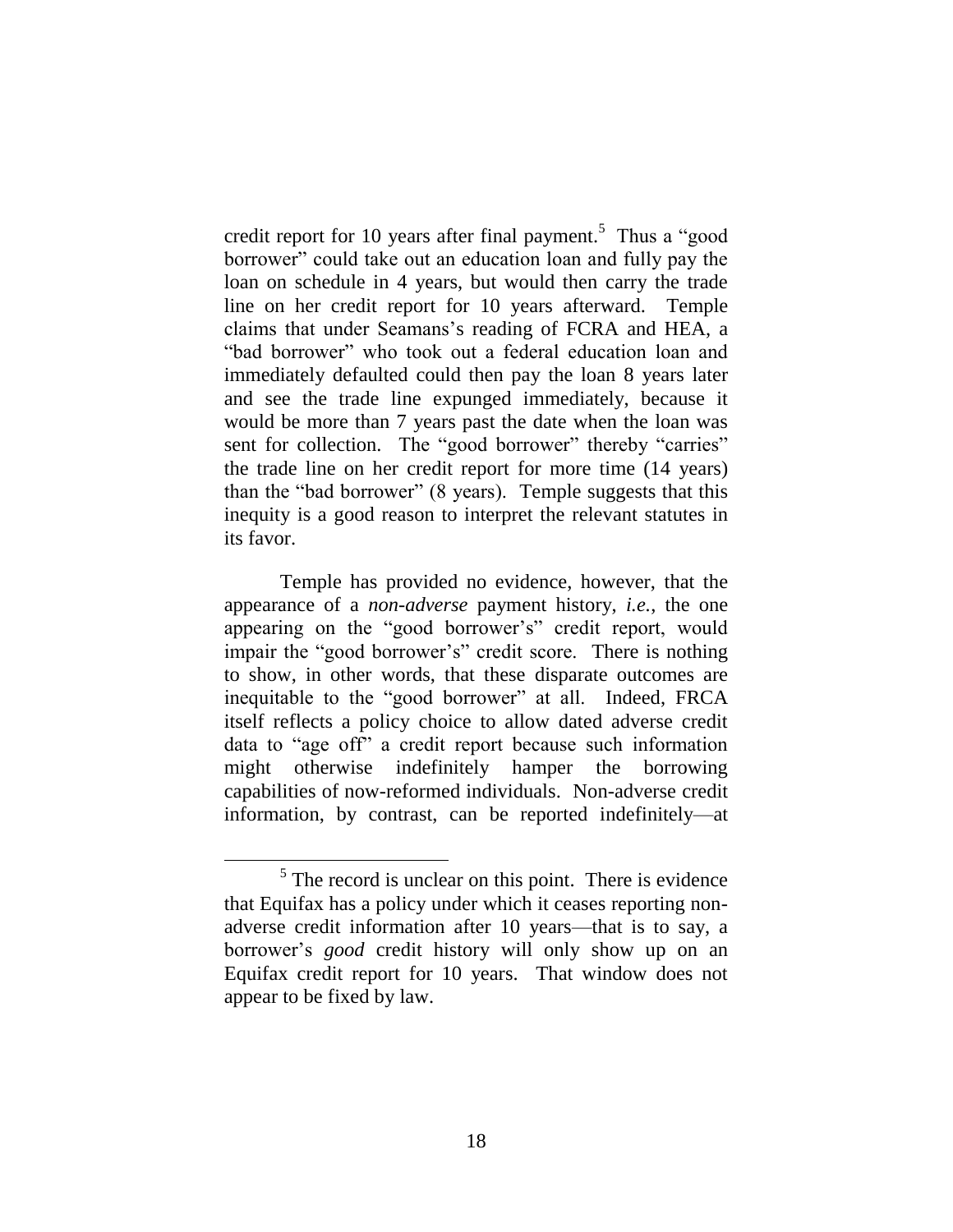least in part because it demonstrates that a person has been a reliable borrower in the past and will presumably continue to be such in the future.

We thus disagree with the District Court's conclusion that 20 U.S.C.  $\S$  1087cc(c)(3) effectively exempts the Loan from FCRA's "aging off" provision indefinitely. Instead, the statutory text of 20 U.S.C.  $\S$  1087cc(c)(3) makes clear that the seven-year window described in 15 U.S.C.  $\S$  1681c(a)(4) is extended only "until the loan is paid in full." Accordingly, once Seamans's loan had been repaid, the trade line pertaining to the Loan should have "aged off" his credit report pursuant to 15 U.S.C.  $\S$  1681c(a)(4), because the Loan by that time had been placed for collection more than seven years prior. In reality, however, the trade line did *not* "age off," and it did not "age off" because Temple never provided the CRAs with the collection history and date of delinquency. Instead, Temple's incomplete and misleading reporting made it appear as if Seamans had simply made a late repayment on a non-defaulted loan in 2011, which, under 15 U.S.C. § 1681c(a)(5), could be recorded on his credit report until 2018.

Under the reading of HEA advanced by Temple, a borrower such as Seamans, who initially defaults on an education loan and then later repays it, is penalized twice: once because the loan, if unpaid, will not be removed from his credit report, and twice, because even after payment, the loan's trade line will persist for another seven years. We find this consequence to be inconsistent with Congress's expressed intent that "reporting of defaulted [education] loans to credit bureaus is an effective tool and should be available to institutions . . . for the entire period that loan collection is allowed*.*" S. Rep. No. 105-181, at 58 (1998). The first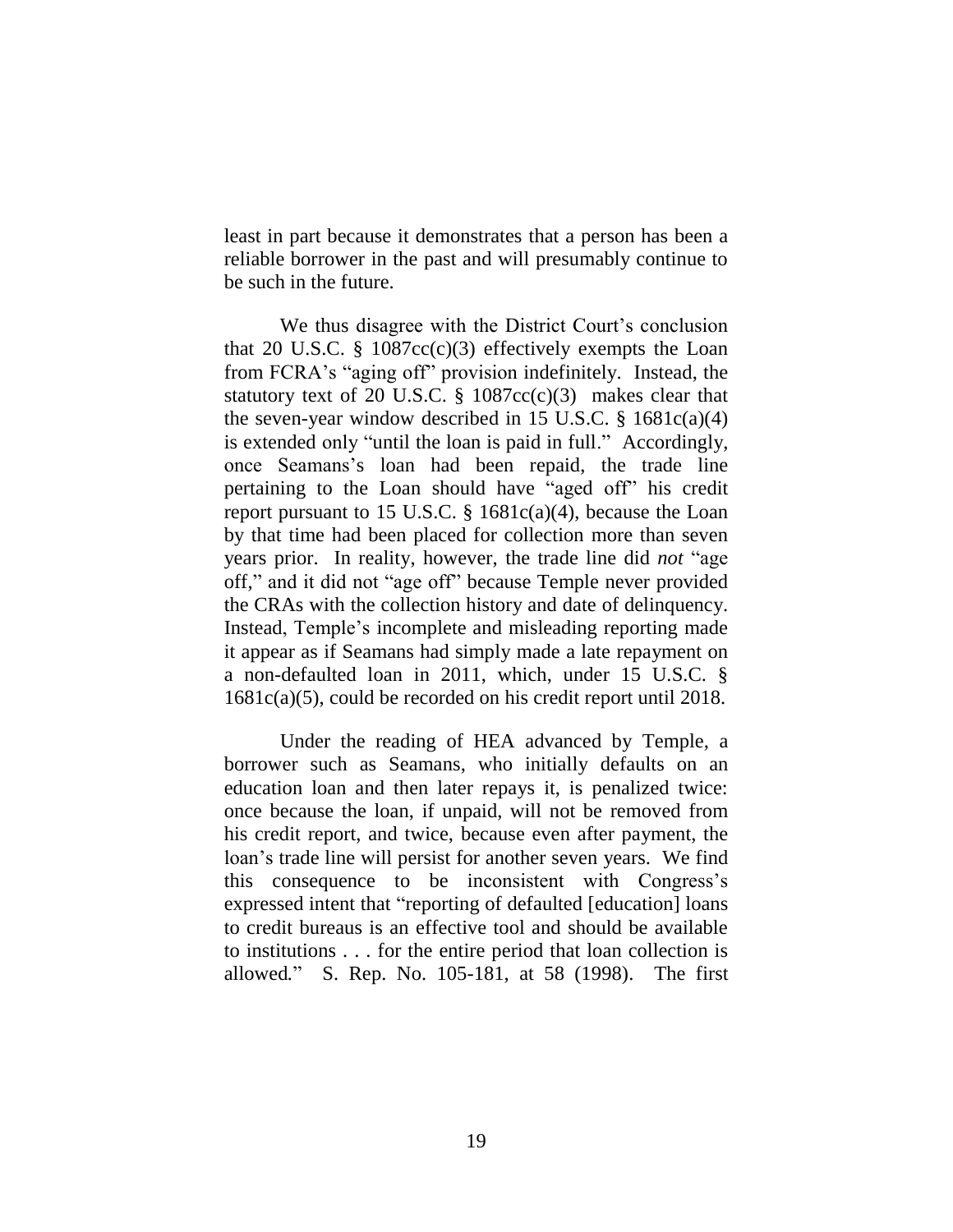penalty, to be sure, is an "effective tool" indeed, providing great motivation for a borrower to repay even very old education loans. The second penalty, however, reaches beyond the "period that loan collection is allowed," and serves little purpose. Once the debt is paid, the threat that the negative payment history will persist for another seven years as "adverse information" gives the borrower no further motivation—he has already done everything in his power to satisfy the debt.

In sum, both a straightforward reading of the statutory text and an assessment of the legislative intent compel the conclusion that HEA did not exempt Temple, as a furnisher, from its typical reporting obligations under FRCA. We conclude that furnishers of consumer credit data remain obligated to report fully and accurately under FCRA regarding the collection history and date of delinquency for even an HEA-qualifying education loan.

## IV.

### $A<sub>1</sub>$

We now address whether Seamans has raised a genuine issue of material fact regarding his claim that Temple negligently failed to conduct a reasonable post-dispute investigation and thereafter failed to correct inaccurate and incomplete reporting as to the Loan. Section  $16810^{\circ}$ 

l

Any person who is negligent in failing to comply with any requirement imposed under this

 $6$  The relevant portion of  $\S$  1681o(a) states: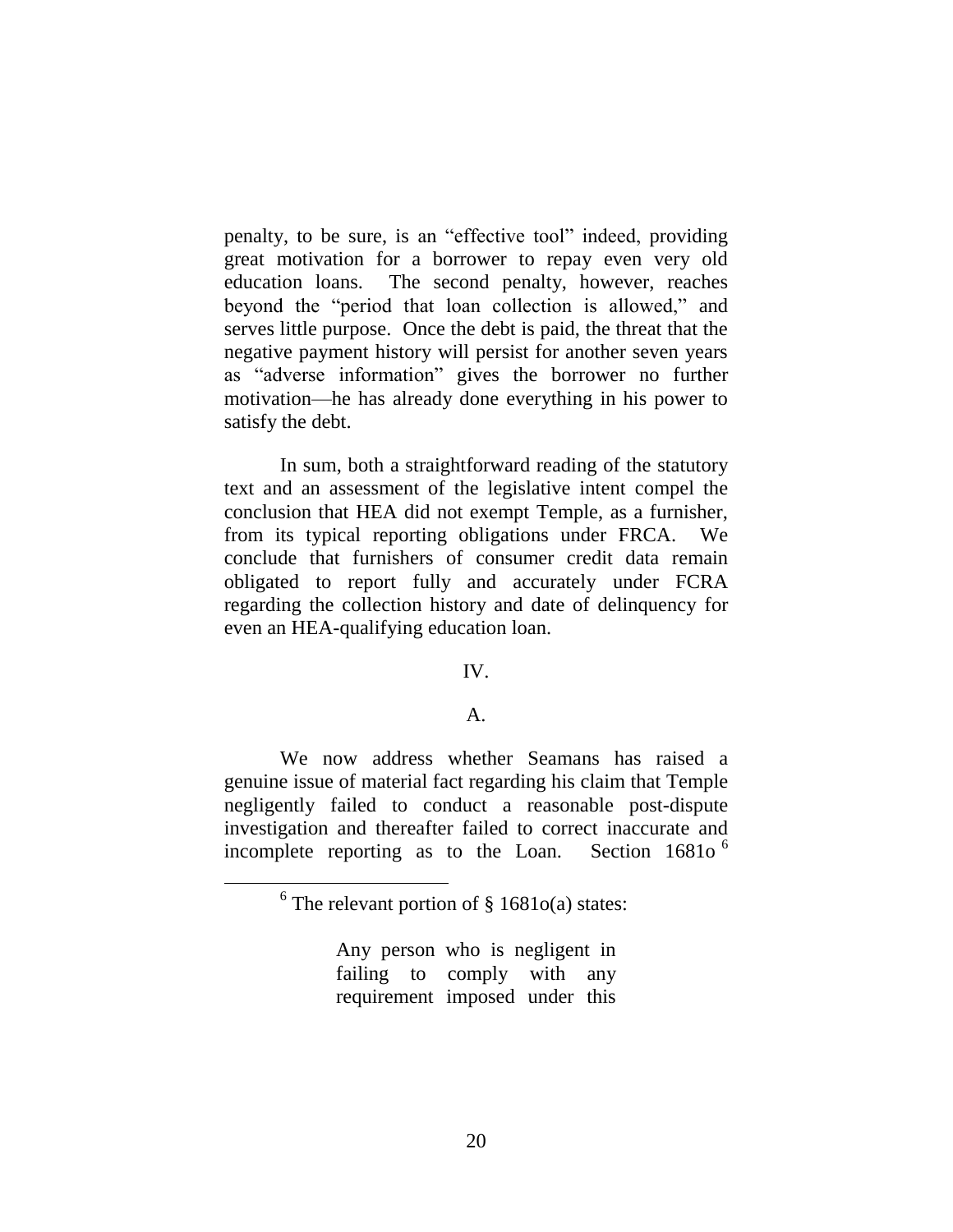authorizes consumers to bring suit for damages caused by a furnisher's negligent breach of its duties to consumers under 15 U.S.C. § 1681s-2(b). 7 *See SimmsParris v. Countrywide* 

> subchapter with respect to any consumer is liable to that consumer in an amount equal to the sum of-

l

(1) any actual damages sustained by the consumer as a result of the failure; and

(2) in the case of any successful action to enforce any liability under this section, the costs of the action together with reasonable attorney's fees as determined by the court.

<sup>7</sup> The relevant portion of § 1681s-2(b)(1) states:

After receiving notice pursuant to section  $1681i(a)(2)$  of this title of a dispute with regard to the completeness or accuracy of any information provided by a person to a [CRA], the person shall-

(A) conduct an investigation with respect to the disputed information;

(B) review all relevant information provided by the [CRA] pursuant to section  $1681i(a)(2)$  of this title;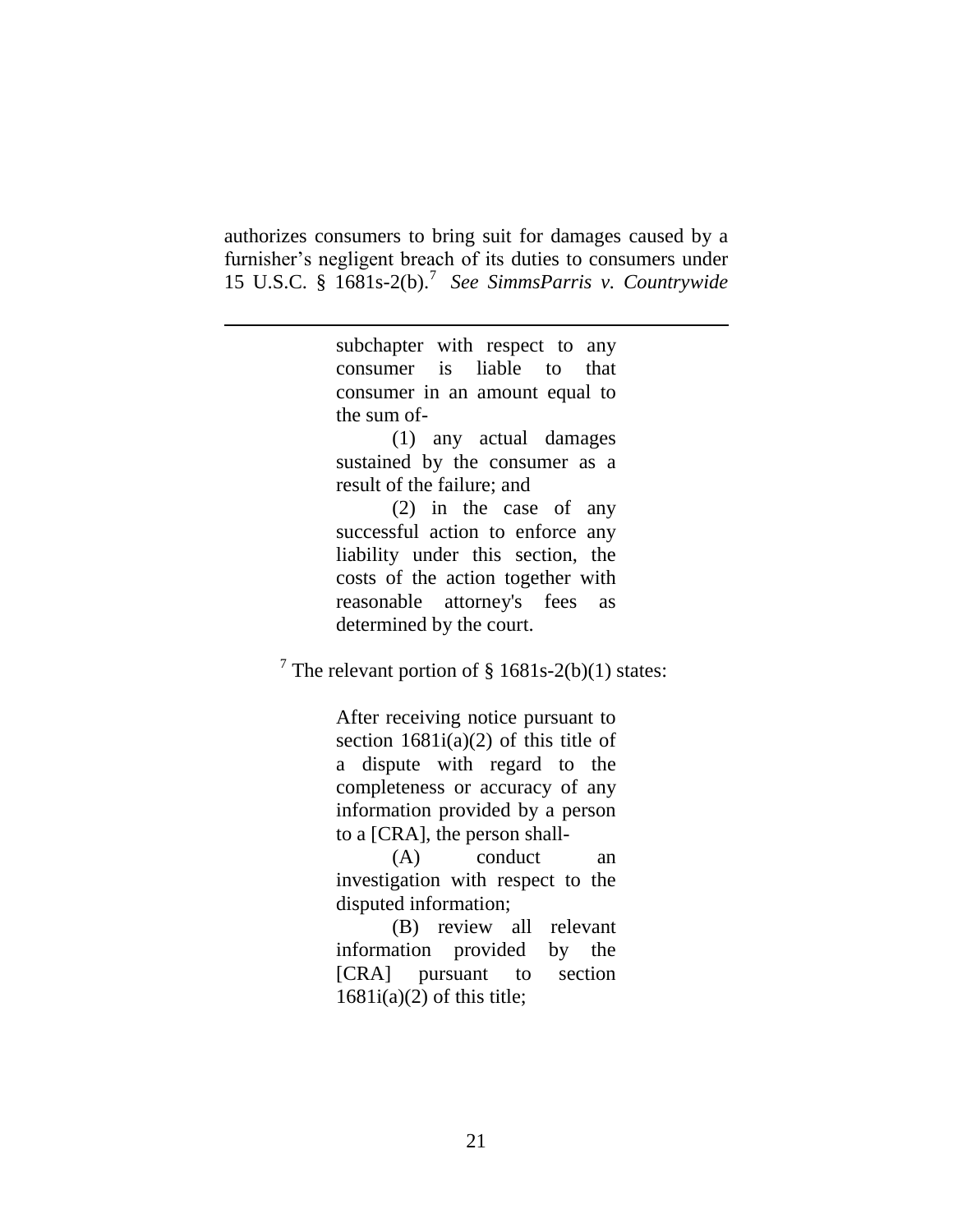*Fin. Corp.*, 652 F.3d 355, 358 (3d Cir. 2011). Although furnishers such as Temple are obligated to provide complete and accurate information to CRAs even in the first instance,

l

(C) report the results of the investigation to the [CRA]; (D) if the investigation finds that the information is incomplete or inaccurate, report those results to all other [CRAs] to which the person furnished the information and that compile and maintain files on consumers on a nationwide basis; and (E) if an item of information disputed by a consumer is found to be inaccurate or incomplete or cannot be verified after any reinvestigation under paragraph (1), for purposes of reporting to a consumer reporting agency only, as appropriate, based on the results of the reinvestigation promptly-

(i) modify that item of information;

(ii) delete that item of information; or

(iii) permanently block the reporting of that item of information.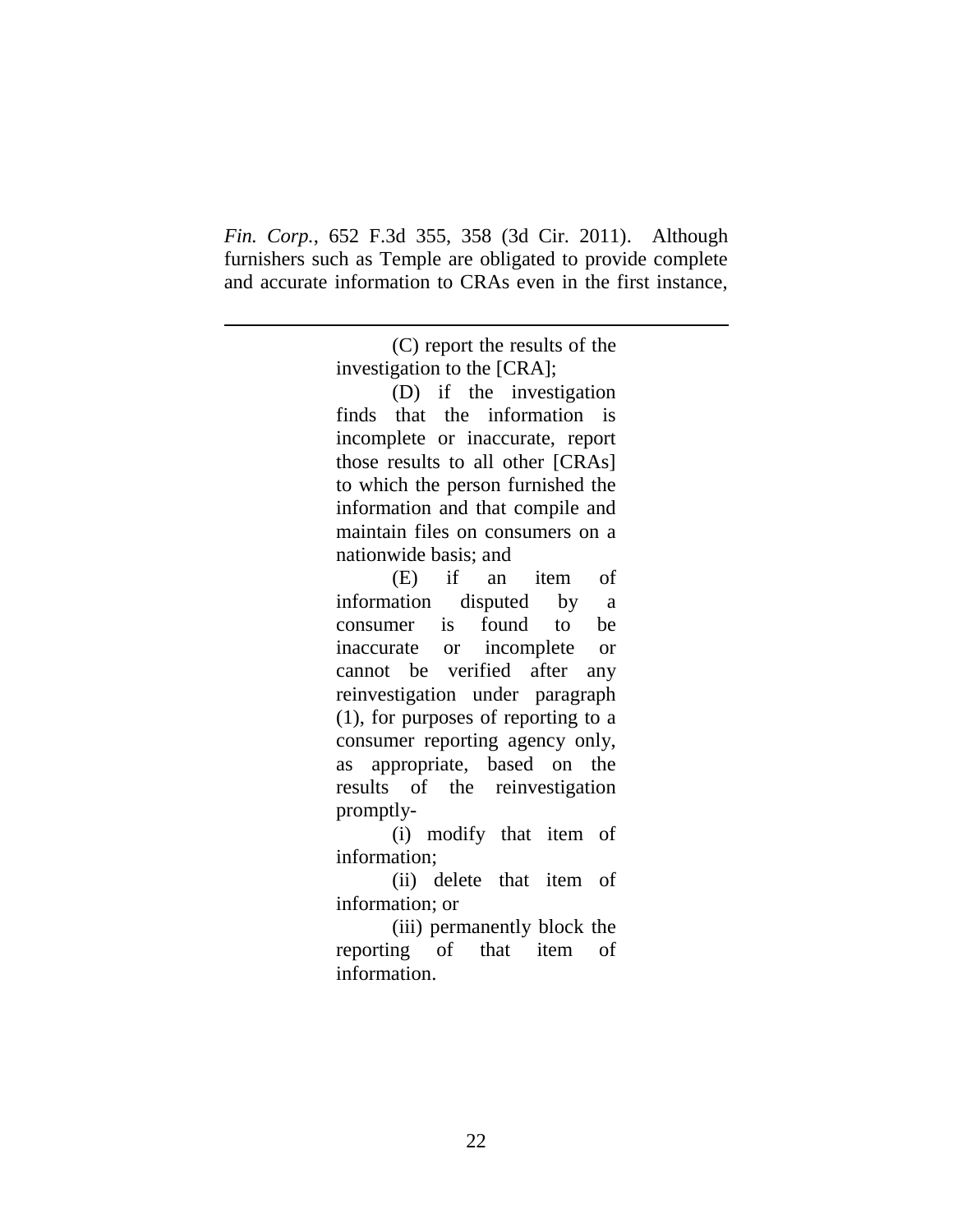*i.e.*, before a dispute, under 15 U.S.C. § 1681s-2(a), FCRA explicitly precludes private suits for failure to comply with that statutory duty, 15 U.S.C. § 1681s-2(c), and instead provides for enforcement of that provision by federal and state officials, 15 U.S.C. § 1681s-2(d). The claims here are thus predicated solely on Temple's conduct *after* it was informed of Seamans's dispute by TransUnion.

We have previously held that a furnisher's post-dispute investigation into a consumer's complaint must be "reasonable," *SimmsParris*, 652 F.3d at 359, but did not expound upon what that standard requires. We have recognized, though, that CRAs also are required to follow "reasonable procedures" with respect to the accuracy of consumer data under FRCA, see 15 U.S.C. § 1681e(b),<sup>8</sup> and in that similar context we have explained that a reasonable procedure is one "'that a reasonably prudent person would undertake under the circumstances.'" *Cortez,* 617 F.3d at 709 (quoting *Philbin v. Trans Union Corp.*, 101 F.3d 957, 963 (3d Cir. 1996)). That issue "is normally a question for trial unless the reasonableness or unreasonableness of the procedures is beyond question." *Id.* (quotation marks omitted).

We also stated in *Cortez* that when assessing reasonableness, the factfinder must balance "the potential harm from inaccuracy against the burden of safeguarding against such inaccuracy." *Id.* The Court of Appeals for the

l

 $8$  The relevant portion of 15 U.S.C.  $§$  1681e(b) states: "Whenever a consumer reporting agency prepares a consumer report it shall follow reasonable procedures to assure maximum possible accuracy of the information concerning the individual about whom the report relates."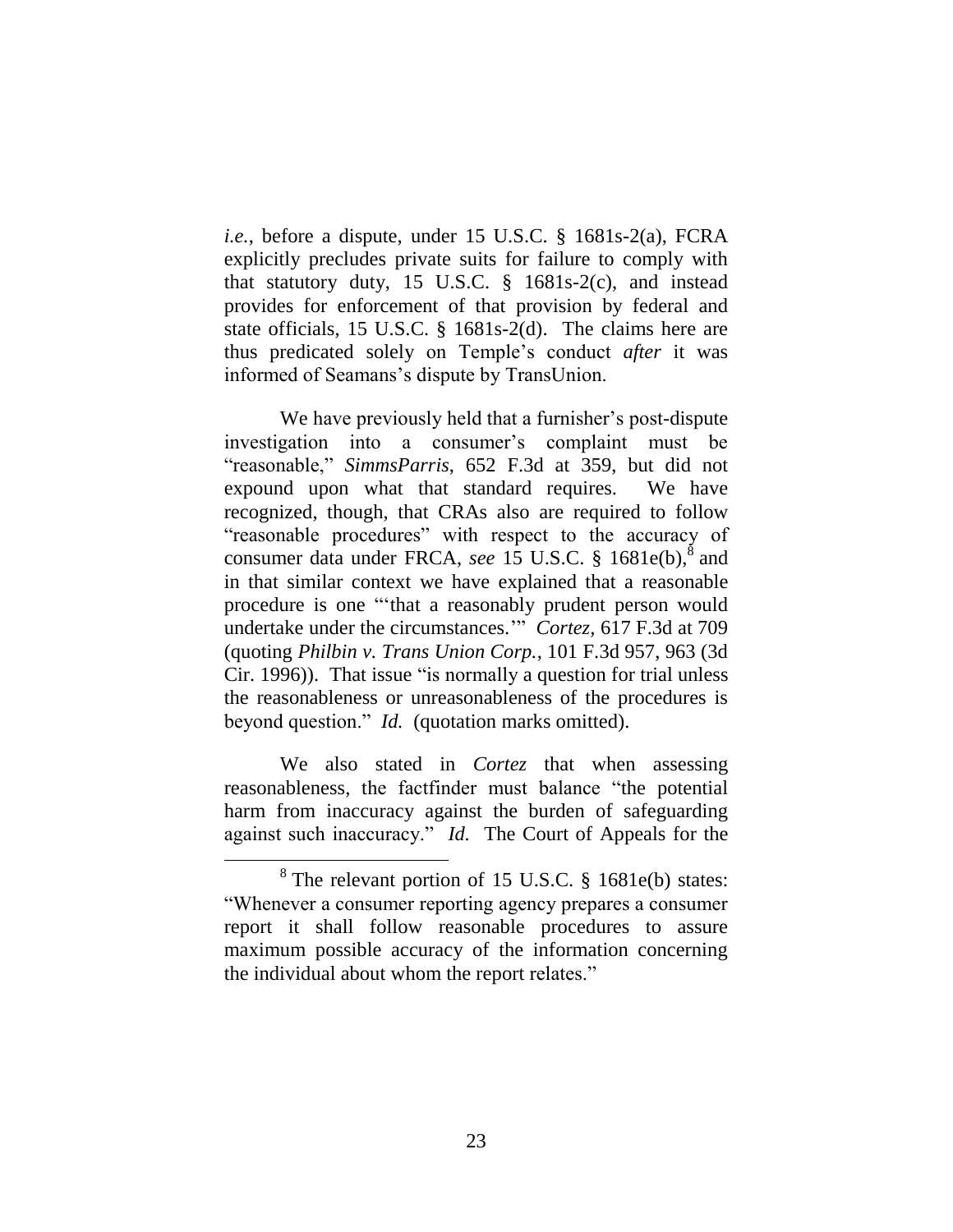Fourth Circuit has explicitly defined a furnisher's duty in similar terms. *See Johnson v. MBNA Am. Bank, NA*, 357 F.3d 426, 432–33 (4th Cir. 2004) (holding that the reasonableness of a furnisher's investigation involves weighing "the cost of verifying the accuracy of the information versus the possible harm of reporting inaccurate information" (quotation marks omitted)); *see also Van Veen v. Equifax Info.*, 844 F. Supp. 2d 599, 605 (E.D. Pa. 2012) (applying *Johnson*). We join our sister Circuit in holding that the same balancing test we applied in *Cortez* with respect to the reasonableness of a CRA's procedures applies to investigations conducted by furnishers as well.

Other Courts of Appeals have evaluated the reasonableness of a furnisher's investigative procedure as it relates to the content of the notice of dispute sent by the CRA to the furnisher. 9 For instance, where a given notice contains only scant or vague allegations of inaccuracy, a more limited investigation may be warranted. *See Boggio v. USAA Fed. Sav. Bank*, 696 F.3d 611, 616–17 (6th Cir. 2012); *Chiang v. Verizon New England Inc.*, 595 F.3d 26, 38–41 (1st Cir. 2010); *Gorman v. Wolpoff & Abramson, LLP*, 584 F.3d 1147, 1157–61 (9th Cir. 2009); *Westra v. Credit Control of Pinellas*, 409 F.3d 825, 827 (7th Cir. 2005). Likewise, "[i]f a CRA fails to provide 'all relevant information' to a furnisher,

 $\overline{a}$ 

<sup>9</sup> As we explained in *SimmsParris*, "a consumer must first alert the [CRA] that reported the allegedly erroneous information of a dispute. It is then up to the [CRA] to inform the furnisher of information that there has been a dispute, thereby triggering the furnisher's duty to investigate. . . ." 652 F.3d at 359. Such notice "cannot come directly [to the furnisher] from the consumer." *Id.* at 358.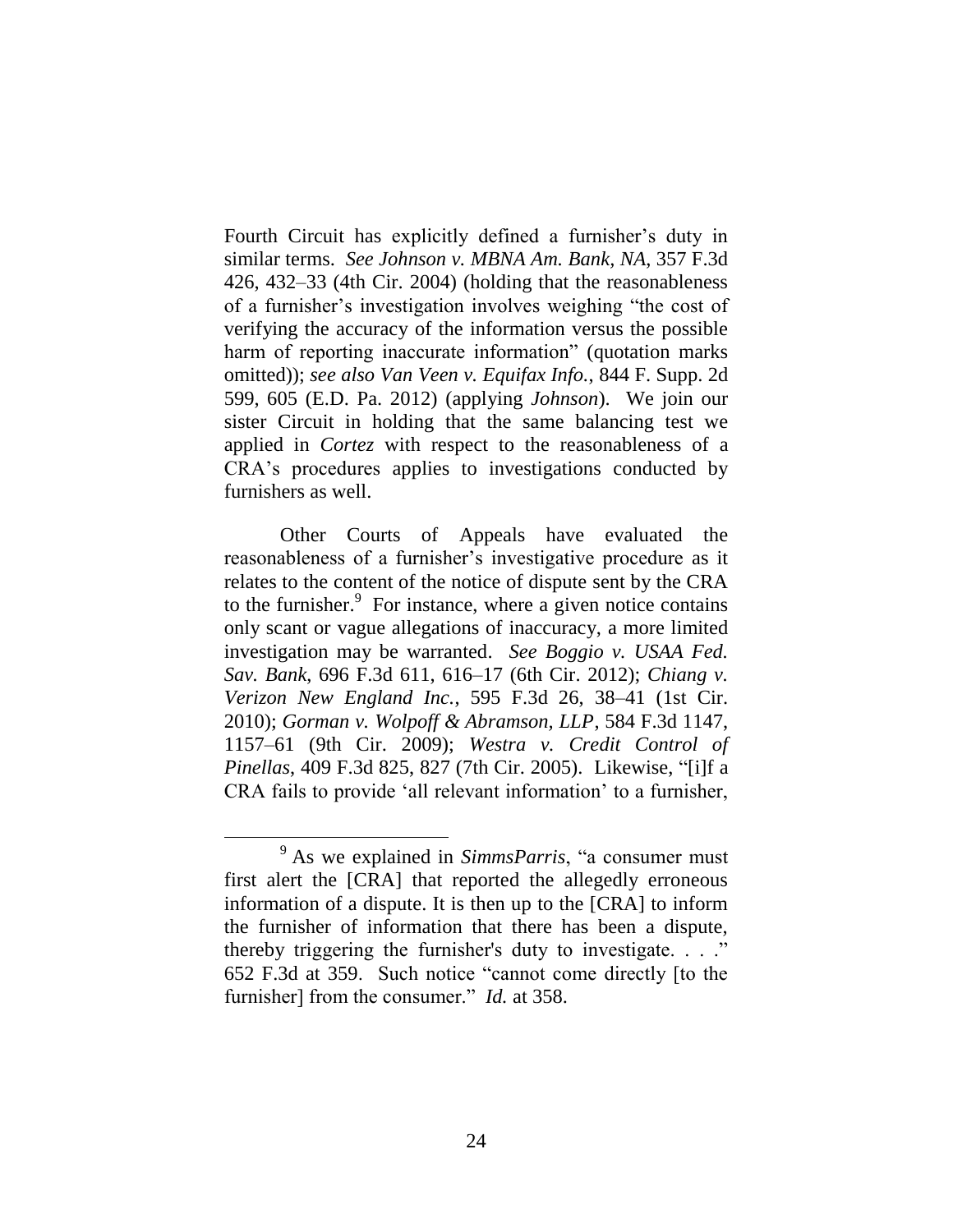then the consumer has a private cause of action against the CRA, 15 U.S.C. §§ 1681i(a)(2)(A), 1681n-o, but not against the furnisher." *Chiang*, 595 F.3d at 38. We agree that this too is an important factor in assessing the reasonableness of a furnisher's investigation.

The meaning of "completeness" and "accuracy" in the specific context of a furnisher's duties under FCRA is also a matter of first impression in this Court. It is not seriously debated, however, that factually incorrect information is "inaccurate" for purposes of FCRA. *See, e.g.*, *Boggio*, 696 F.3d at 617. And we agree with the three Courts of Appeals to have considered the question that even if the information is technically correct, it may nonetheless be inaccurate if, through omission, it "create[s] a materially misleading impression." *Saunders v. Branch Banking & Trust Co. of Va.*, 526 F.3d 142, 148 (4th Cir. 2008); *see also Boggio*, 696 F.3d at 617; *Gorman*, 584 F.3d at 1163. Whether technically accurate information was "'misleading in such a way and to such an extent that [it] can be expected to have an adverse effect'" is generally a question to be submitted to the jury. *Gorman*, 584 F.3d at 1163 (quoting *Saunders*, 526 F.3d at 150).

Here, the District Court granted Temple's motion for summary judgment principally because Temple's reporting had not caused the undesired trade line to appear on Seamans's credit report. App. 22–23. In the alternative, the District Court found that Temple's employment of an outside vendor, ACS, to conduct consumer credit investigations on Temple's behalf was reasonable as a matter of law, App. 30– 31, and that the information actually provided by Temple in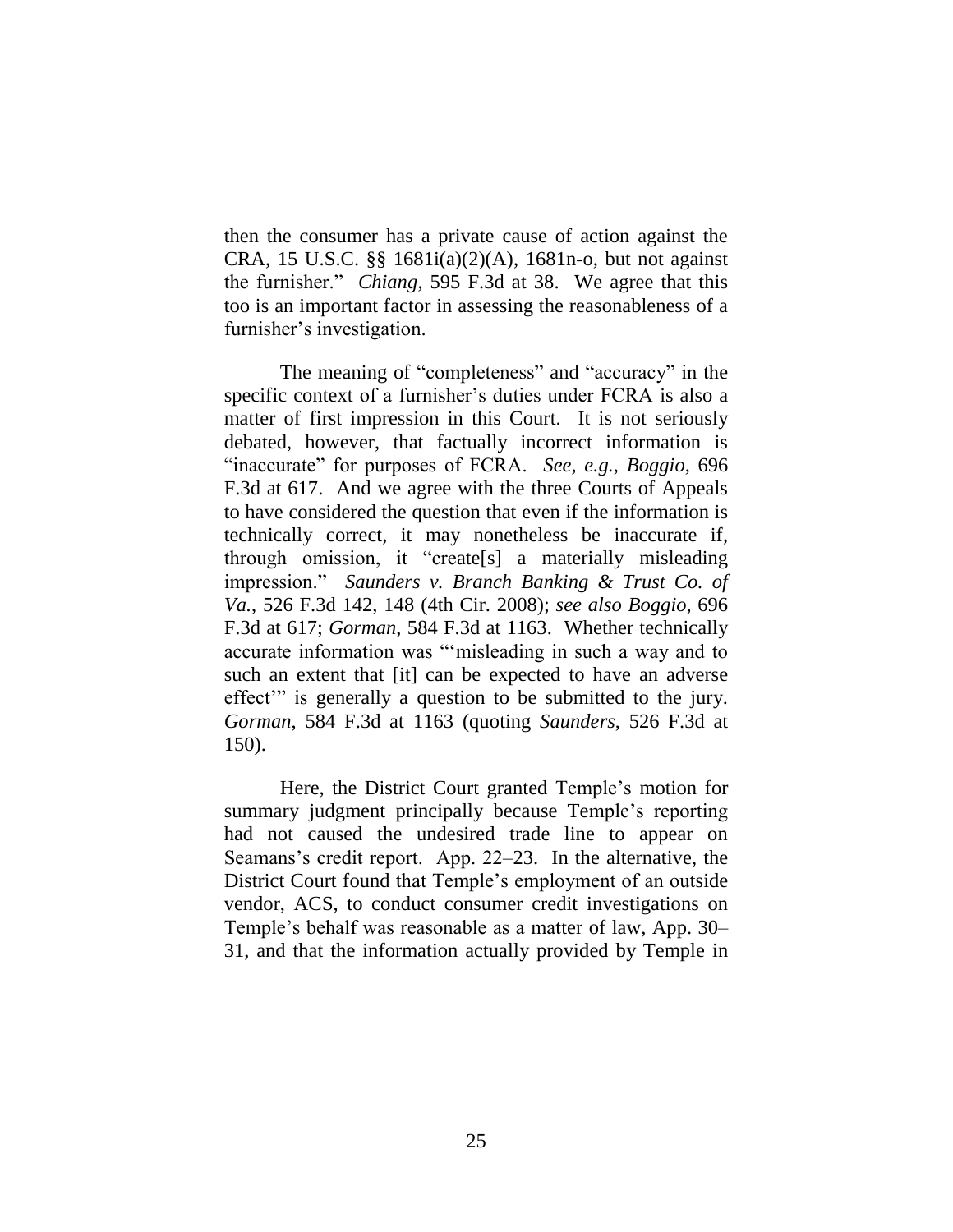response to Seamans's dispute was complete and accurate in light of its obligations under FCRA and HEA. App. 31–34.

We disagree with the District Court's conclusion that Seamans is unable to establish causation for the alleged harm to his credit and the associated negative consequences. Under our interpretation of FCRA and HEA, the trade line's appearance on Seamans's credit report is directly traceable to Temple's failure to report the Loan's collection history and date of delinquency. Whether the harms alleged by Seamans, *i.e.*, a drop in credit rating and associated loss of credit opportunities, can be linked to the appearance of the trade line on his credit report remains a disputed question of fact.

Similarly, the record contains genuine issues of material fact regarding the extent to which the abovedescribed omissions were attributable to unreasonable investigative and corrective procedures. The parties agree that Temple was fully notified of the nature of Seamans's dispute and in fact received, through proper channels, a copy of the August 1, 2011 letter in which Seamans provided a detailed basis for his complaint. Evidence also exists that Temple's loan servicer routinely allotted a minimal amount of time to the investigation of each claim, and that its investigative procedures and corrective protocols regarding accounts sent for collection and dates of first delinquency were justified by a plainly erroneous interpretation of Temple's legal obligations as a furnisher. Under the standards we announced in *Cortez*, we find on the record before us a genuine issue of material fact as to whether Temple's conduct was reasonable.

Finally, we conclude that the District Court erred with respect to its characterization of Temple's reporting as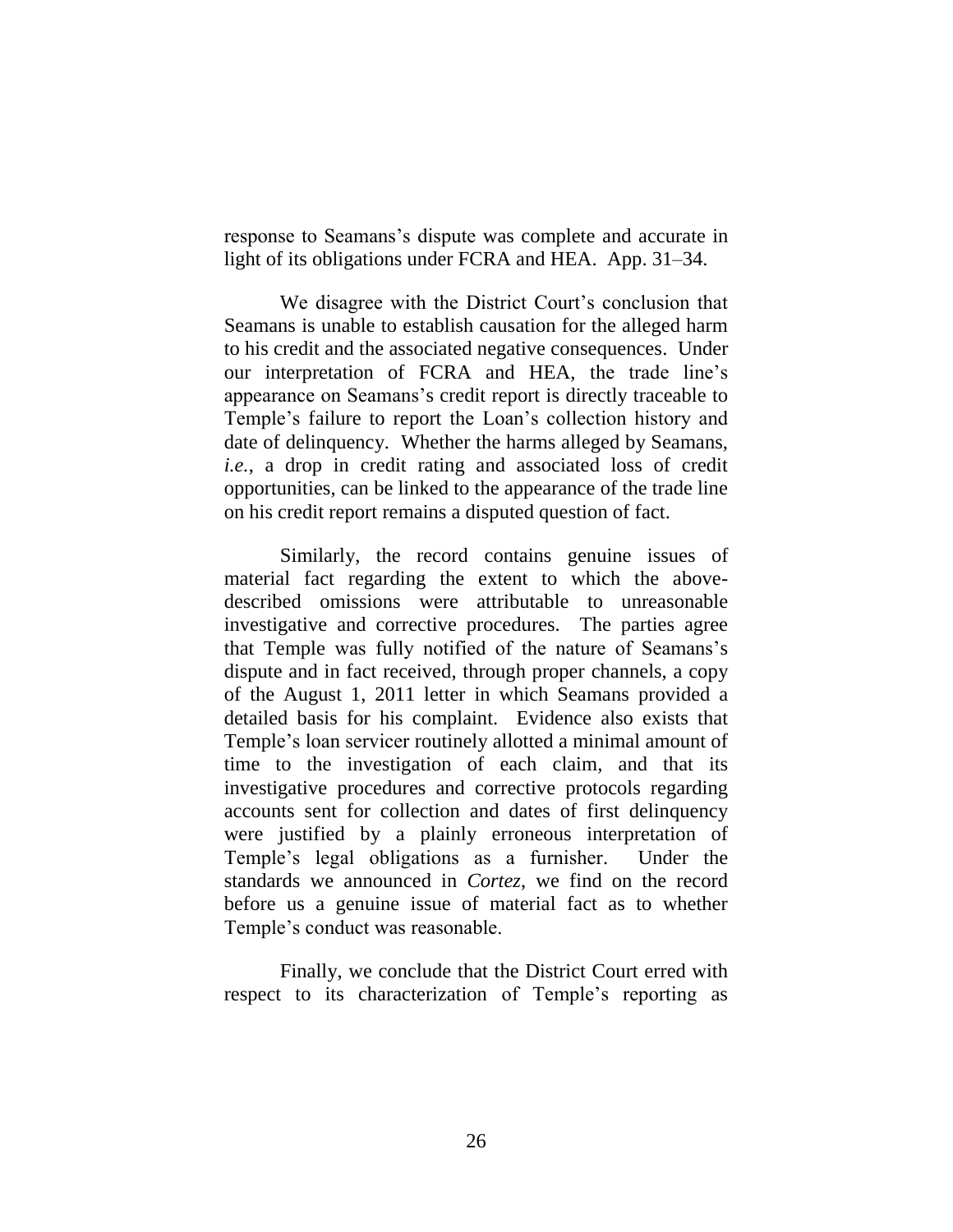indisputably accurate and complete. As described above, the information Temple provided may have been incomplete and inaccurate insofar as it did not disclose the account's date of first delinquency or the fact that the account had been placed for collection in 1992.

In sum, we conclude that genuine issues of material fact exist as to whether Temple negligently failed to comply with its obligations under FCRA. Accordingly, we will vacate the District Court's order granting summary judgment in favor of Temple and remand for further proceedings.

B.

Along with Seamans's claim that Temple was obligated to correct its reporting of his account's collections history and date of first delinquency, he contends that Temple violated FCRA by failing to flag his account as disputed in its later reporting to TransUnion and other CRAs. FCRA imposes an explicit duty on furnishers of credit information to report a dispute to all CRAs to whom it provides the information as part of a reasonable investigation. 15 U.S.C. § 1681s-2(a)(3).<sup>10</sup> Private enforcement of that obligation,

 $10$  15 U.S.C. § 1681s-2(a)(3) states:

 $\overline{a}$ 

If the completeness or accuracy of any information furnished by any person to any [CRA] is disputed to such person by a consumer, the person may not furnish the information to any [CRA] without notice that such information is disputed by the consumer.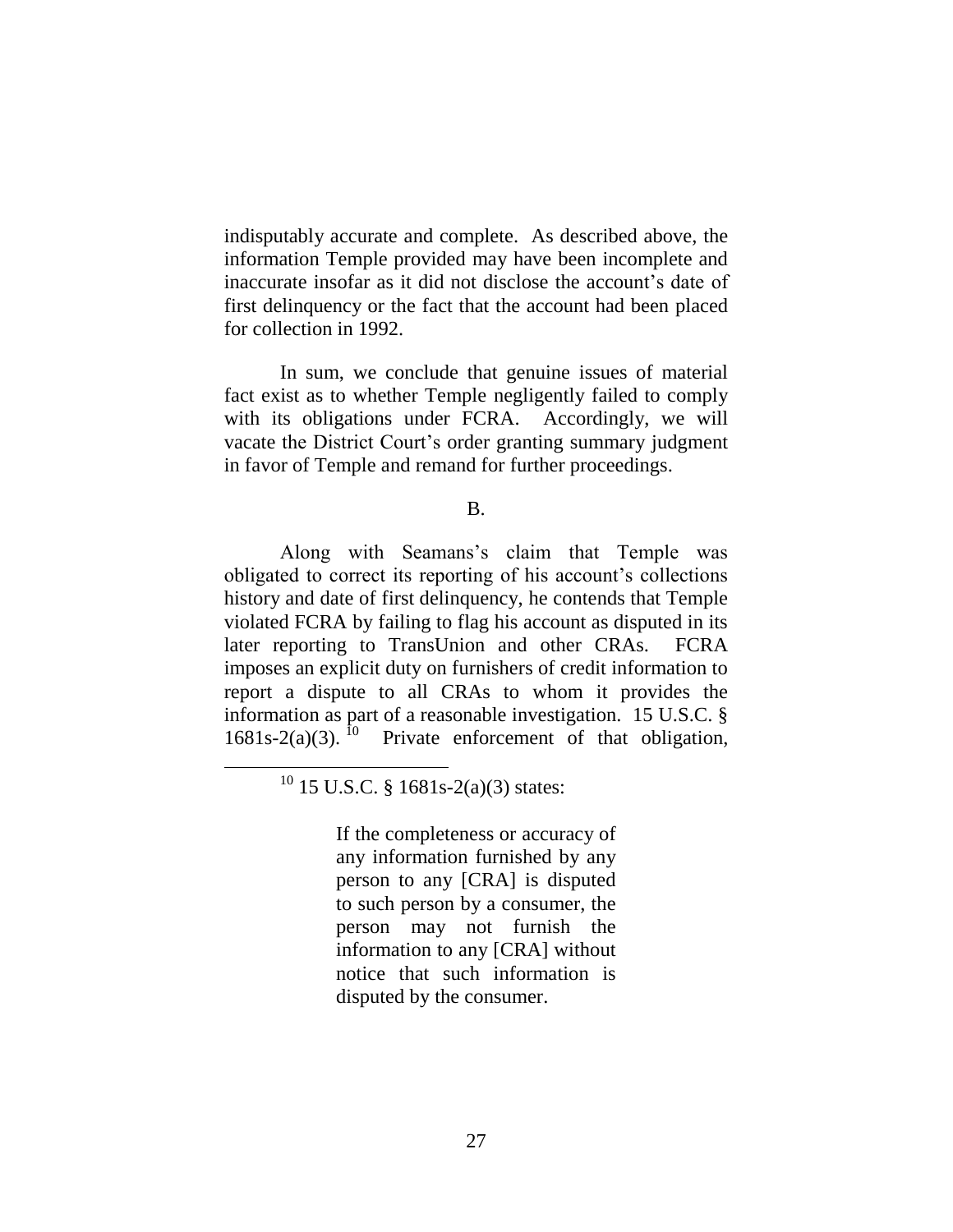however, as with other duties arising under  $\S$  1681s-2(a), is not permitted. *Id.* § 1681s-2(c)(1). The question presented is whether a furnisher's continuing failure to flag an account as disputed also constitutes a violation of 15 U.S.C. § 1681s-2(b), which as discussed above, requires complete and accurate post-dispute reporting of debts, and is privately enforceable by virtue of § 1681o.

The two Courts of Appeals to have considered this question have both answered it in the affirmative. In *Saunders v. Branch Banking*, discussed *supra*, the Fourth Circuit considered the interaction of  $\S$  1681s-2(a), which requires complete and accurate pre-dispute reporting of loan data, and is not privately enforceable, with § 1681s-2(b), which imposes investigative and corrective duties on furnishers, and is privately enforceable. 526 F.3d at 148–50. The panel noted that "[n]o court has ever suggested that a furnisher can excuse its failure to identify an inaccuracy when reporting pursuant to § 1681s-2(b) by arguing that it should have *already* reported the information accurately under § 1681s-2(a)." *Id.* at 149–50. In other words, the fact that a furnisher is affirmatively obligated to flag an account as disputed under § 1681s-2(a) does not undermine the conclusion that a *failure* to flag the account as disputed also constitutes a material inaccuracy under § 1681s-2(b). *See also Gorman*, 584 F.3d at 1163 (explaining that where a dispute is bona fide, "the omission of the disputed nature of a debt could render the information sufficiently misleading so as to be 'incomplete or inaccurate' within the meaning of [§ 1681s-2(b)]"); *Van Veen*, 844 F. Supp. 2d at 606 (applying *Saunders* and *Gorman*).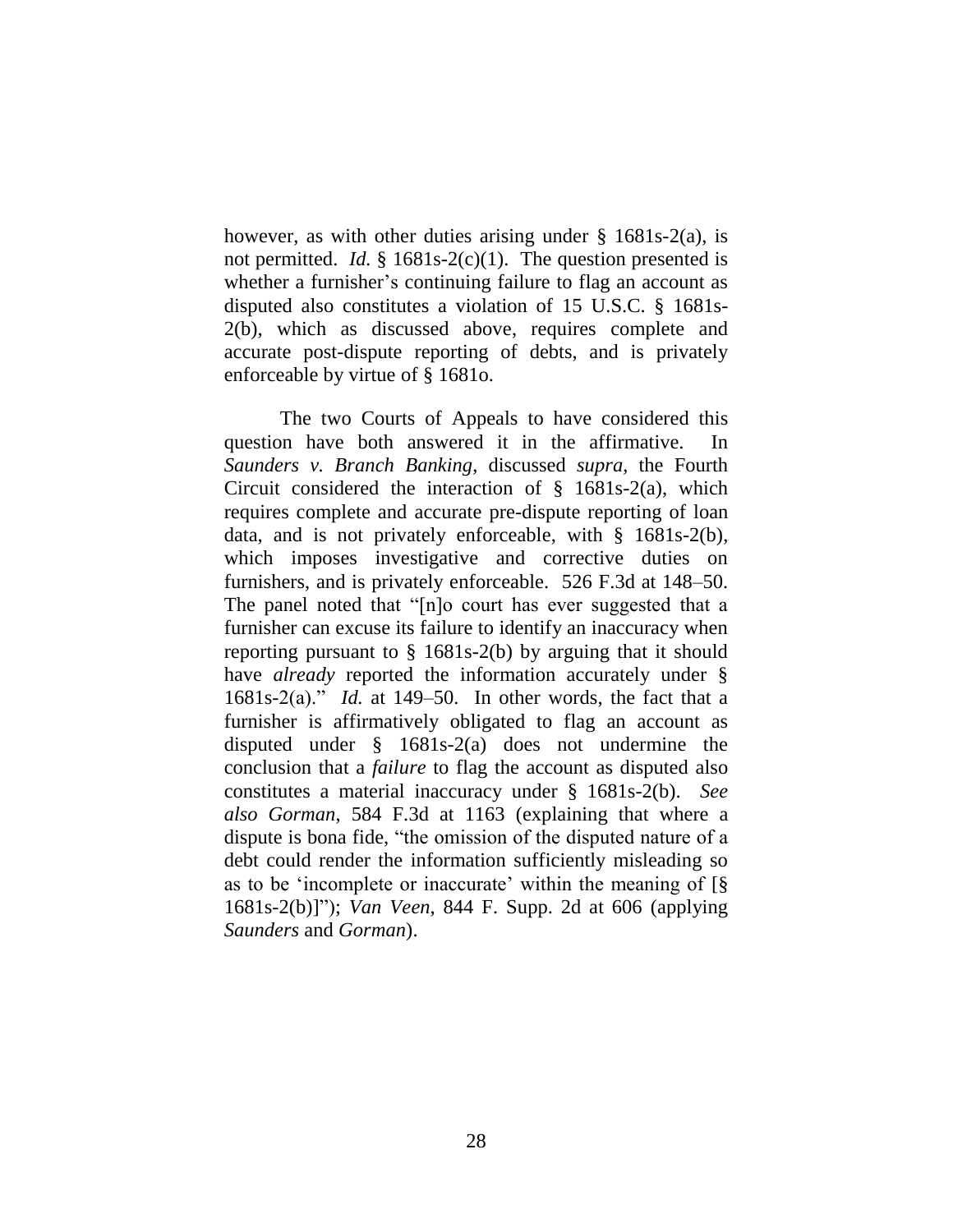We agree with this assessment, and conclude that a private cause of action arises under 15 U.S.C. § 1681s-2(b) when, having received notice of a consumer's potentially meritorious dispute, a furnisher subsequently fails to report that the claim is disputed.<sup>11</sup> We further find that a genuine issue of material fact exists as to whether Temple violated that duty here. The District Court held that Temple was under no obligation to report Seamans's dispute because that dispute "was not *bona fide* given the status of [the Loan]

 $\overline{a}$ 

It may seem peculiar that FCRA compels a furnisher, who can only be formally notified of a dispute by a CRA, to then re-designate the account as disputed in its submission back to the same CRA, which of course already knows about the dispute, having been the initial recipient of notice from the consumer. But this requirement serves two purposes: first, the furnisher, not the CRA, is in the best position to determine whether the dispute is bona fide, and thus the furnisher's validation of the dispute signifies that the dispute is genuine; and second, the furnisher must provide notice of the dispute to all CRAs to whom it originally submitted the information—not just to the CRA which initially notified the furnisher of the dispute.

<sup>11</sup> Temple argues that our holding in *SimmsParris* supports the opposite conclusion. We disagree. That decision simply clarifies that before a consumer can bring a private claim against a furnisher for failure to provide accurate information to CRAs, he must first notify the CRA, who then notifies the furnisher and thereby triggers the furnisher's duty to undertake a reasonable investigation and corrective measures if warranted. *SimmsParris*, 652 F.3d at 359.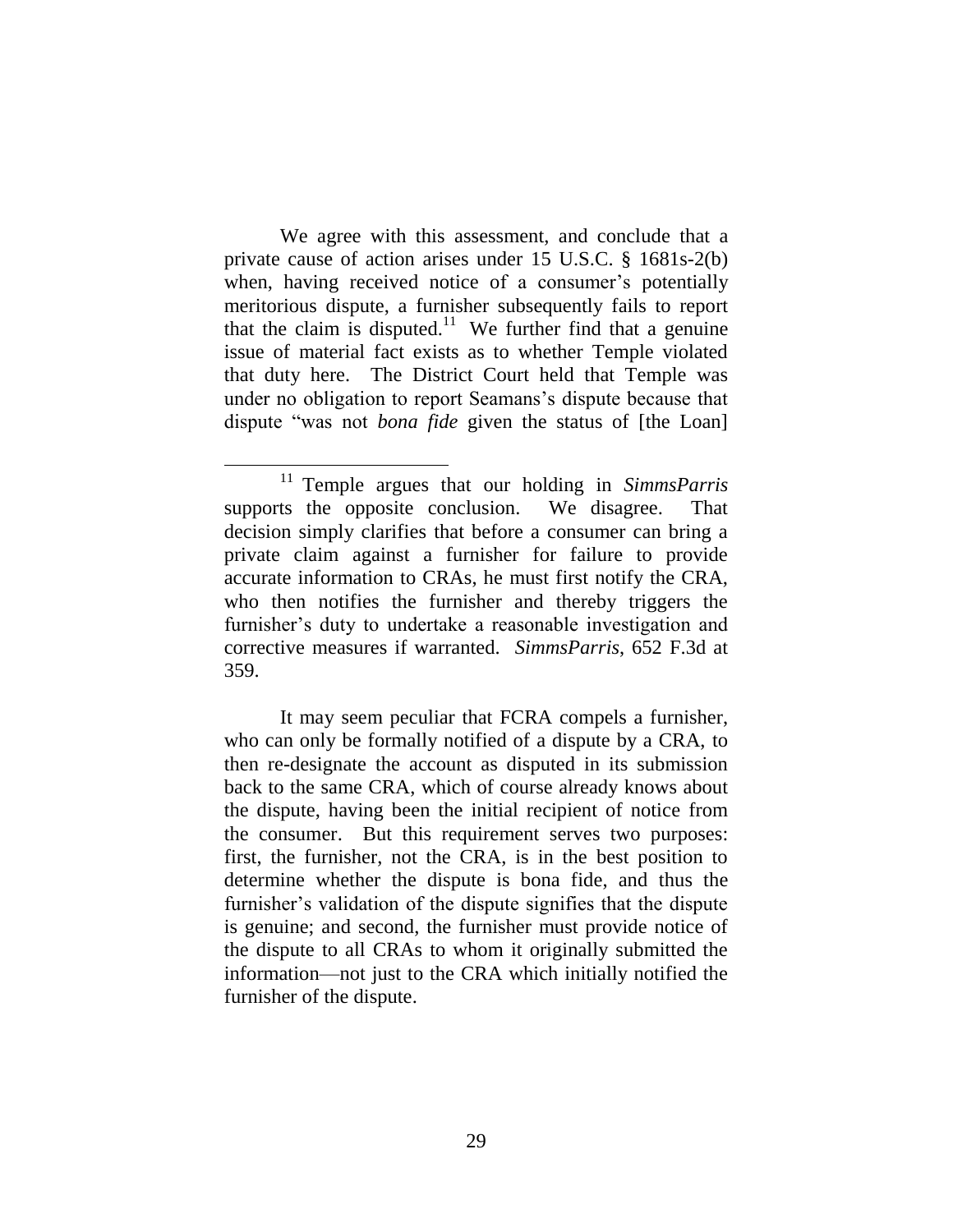under the HEA." For the reasons already stated, however, we find that Seamans's dispute appears to have merit, and the failure to report that dispute may constitute a material inaccuracy on Seamans's credit report.

Accordingly, we will vacate the District Court's order granting summary judgment for Temple on Seamans's claims under § 1681o insofar as they are predicated upon an alleged violation of § 1681s-2(b) for failure to report the disputed nature of the Loan.

## C.

Along with permitting actual damages, costs, and attorney's fees for negligent violations of duties imposed under § 1681s-2(b), FCRA also provides for an award of punitive damages for willful violations of those same duties under 15 U.S.C.  $\frac{1}{5}$  1681n.<sup>12</sup> Liability for willful violations

<sup>12</sup> The relevant portion of  $\S$  1681n(a) states:

 $\overline{a}$ 

Any person who willfully fails to comply with any requirement imposed under this subchapter with respect to any consumer is liable to that consumer in an amount equal to the sum of-

 $(1)(A)$  any actual damages sustained by the consumer as a result of the failure or damages of not less than \$100 and not more than \$1,000; or

. . .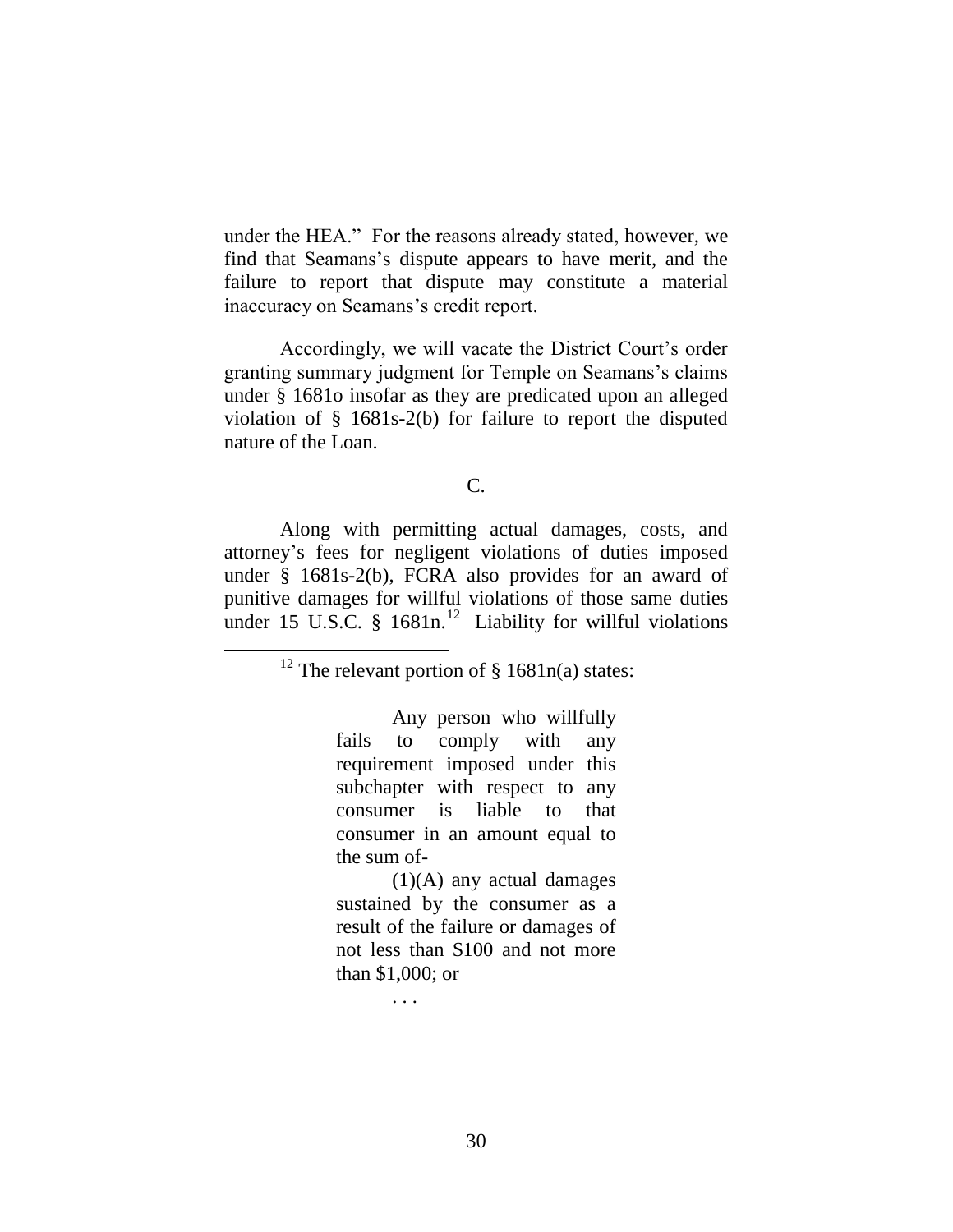will lie not only in the case of knowing violations of the statute but also if a defendant acts with "reckless disregard" of the statute's terms. *Safeco Ins. Co. of Am. v. Burr*, 551 U.S. 47, 69 (2007). "[A] company subject to FCRA does not act in reckless disregard of it unless the action is not only a violation under a reasonable reading of the statute's terms, but shows that the company ran a risk of violating the law substantially greater than the risk associated with a reading that was merely careless." *Id.* An actor's "subjective bad faith" is irrelevant—the test is whether the actor's conduct was "objectively unreasonable." *Fuges v. Sw. Fin. Servs., Ltd.*, 707 F.3d 241, 248–49 (3d Cir. 2012).

In determining whether an actor's conduct was reckless, a court should examine the text of the statute, case law that existed at the time of the alleged violation, and any agency interpretations. *Safeco*, 551 U.S. at 69–70. "[A] dearth of authoritative guidance" makes it less likely that a party's conduct was objectively unreasonable, but the absence of such authority does not "immunize" an actor from potential liability where the statute is "far too clear" to support the

> (2) such amount of punitive damages as the court may allow; and

 $\overline{a}$ 

(3) in the case of any successful action to enforce any liability under this section, the costs of the action together with reasonable attorney's fees as determined by the court.

31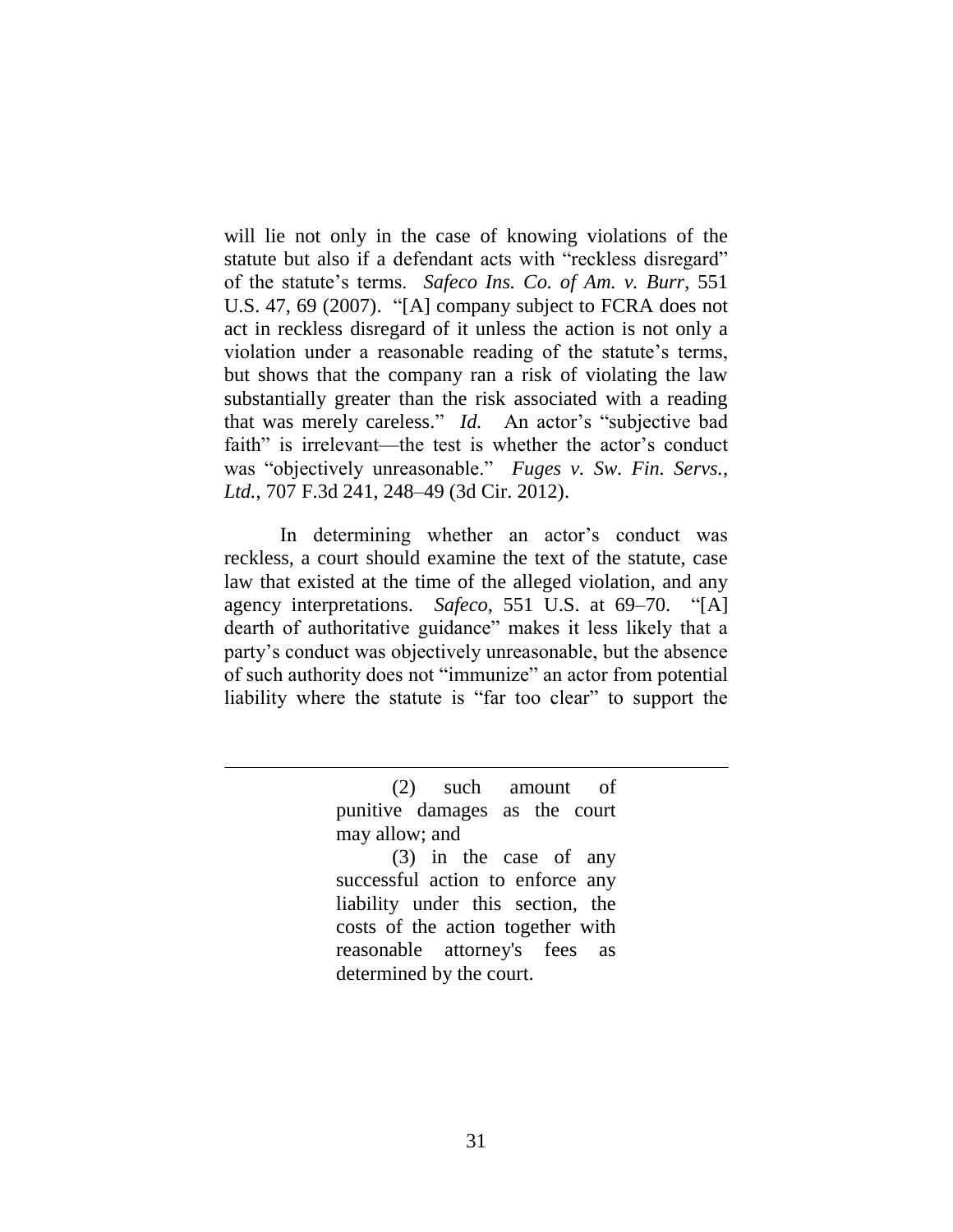actor's interpretation. *Cortez,* 617 F.3d at 721–22. We have noted as to FCRA in particular that:

> [T]he breadth and scope . . . is both evident and extraordinary. . . . Moreover, it is undeniably a remedial statute that must be read in a liberal manner in order to effectuate the congressional intent underlying it. . . . [I]t is imperative that we do not allow a company that traffics in the reputations of ordinary people a free pass to ignore the requirements of the FCRA each time it creatively incorporates a new piece of personal consumer information in its reports.

*Id.* at 721–23 (citations and quotation marks omitted).

A furnisher's objectively unreasonable actions with respect to a particular consumer's account can support a jury finding of willfulness. Blanket policies, too, can underpin such a finding. *See, e.g.*, *Boggio*, 696 F.3d at 620 (remanding for a jury trial as to whether a furnisher's policy "prohibit[ing] its employees from performing anything more than a cursory confirmation of [the consumer's] status before reporting back to a CRA" constituted willful violation of the FCRA); *Van Veen*, 844 F. Supp. 2d at 610 (denying defendant's motion for summary judgment as to willfulness where furnisher's policies "never result in marking an